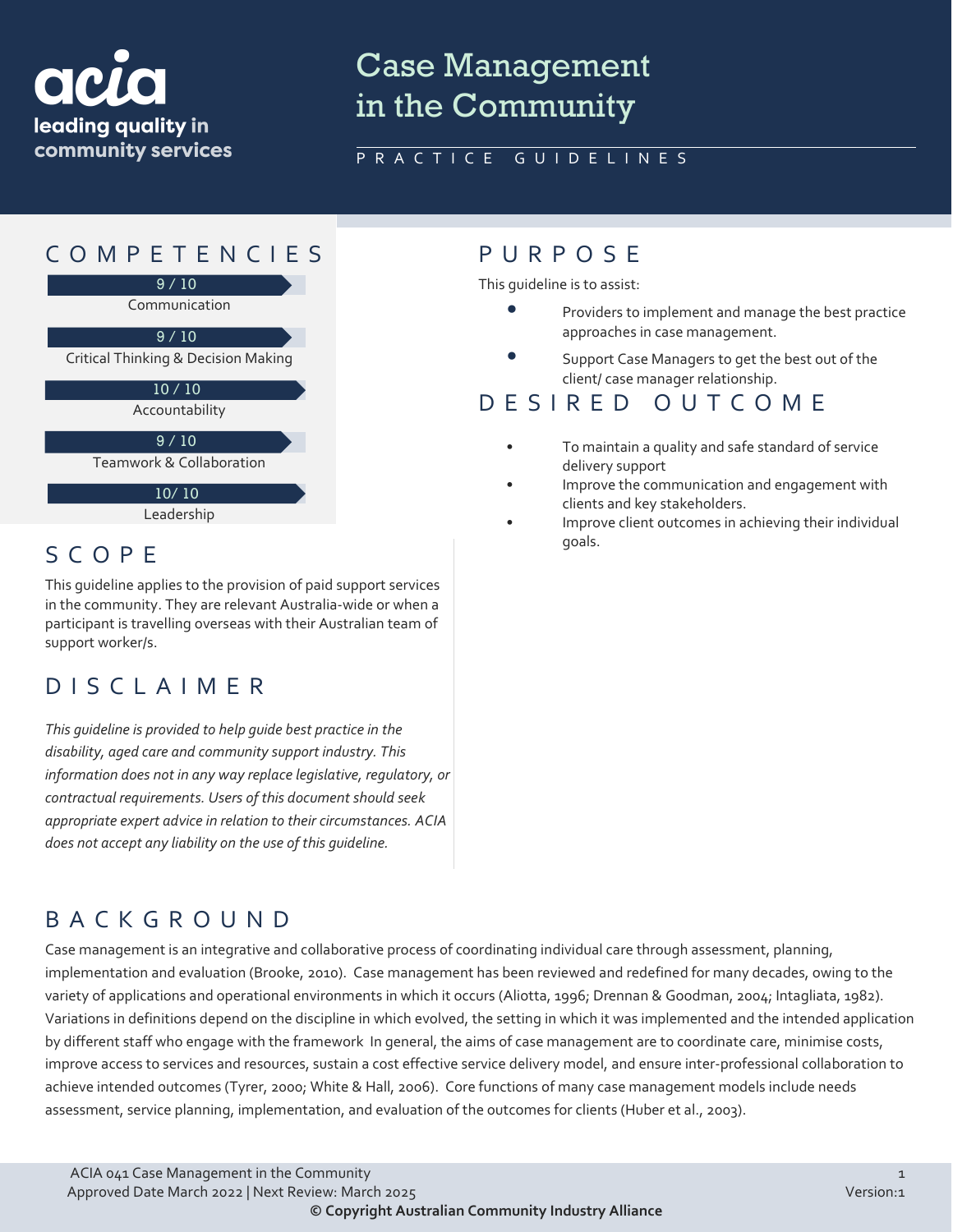### DEFINITIONS & SUPPORTING INFORMATIO N

**Community Supports and/or Services** is defined as the provision of paid supports and services in a service user's home or community. It includes but is not limited to, the following activities of daily living:

- personal care or support
- housework or domestic assistance
- transport assistance
- community access
- social support
- nursing services
- clinical supports
- gardening and home maintenance
- palliative care
- respite care

**Support Worker** - A paid person who assists people to perform tasks of daily living so as to participate in social, family and community activities in the person's home and their community. Support Workers have been commonly known in the past as attendant care worker, disability worker, aged care worker, community worker, homecare worker, care worker or paid carer.

**Service Provider** - Organisation or person accountable for the delivery of supports to Clients.

**Carer** - a person that provides supports to the Client at no cost (generally family or friend).

**Support Worker Competency** - trained and assessed as competent by a Registered Nurse or a person deemed competent by the provider to safely and appropriately perform a specified task as a support worker.

**Client** means the service user, participant, user, care recipient, consumer or person receiving the nursing or support services.

**Plan** means a Service Plan, Support Plan or Individual Plan (however titled – the plan) is a document developed in response to a request for service. It is developed by a Registered Nurse or a person deemed competent by the provider from the service provider, prior to the commencement of service delivery. It outlines the expected outcomes of the requested care/services and the tasks, duties and interventions required to meet the care and service needs of the client (within the parameters of the funding program). The plan guides and directs the individual support worker or Registered Nurse in their day-to- day delivery of the services.

**Registered Nurse** means a person who has completed the prescribed educational preparation, demonstrated competence for practice, and is registered and licensed with the Australian Health Practitioner Regulation Agency (AHPRA) as a Registered Nurse.

**Competent** means having been trained and assessed by a registered nurse or enrolled nurse or approved assessor as competent to safely and appropriately perform a specified task.

**Case Management** – "A collaborative process of assessment, planning, facilitation and advocacy for options and services to meet an individual's health needs through communication and available resources to promote quality cost-effective outcomes" (Case Management Society of Australia, 2004, p. 6).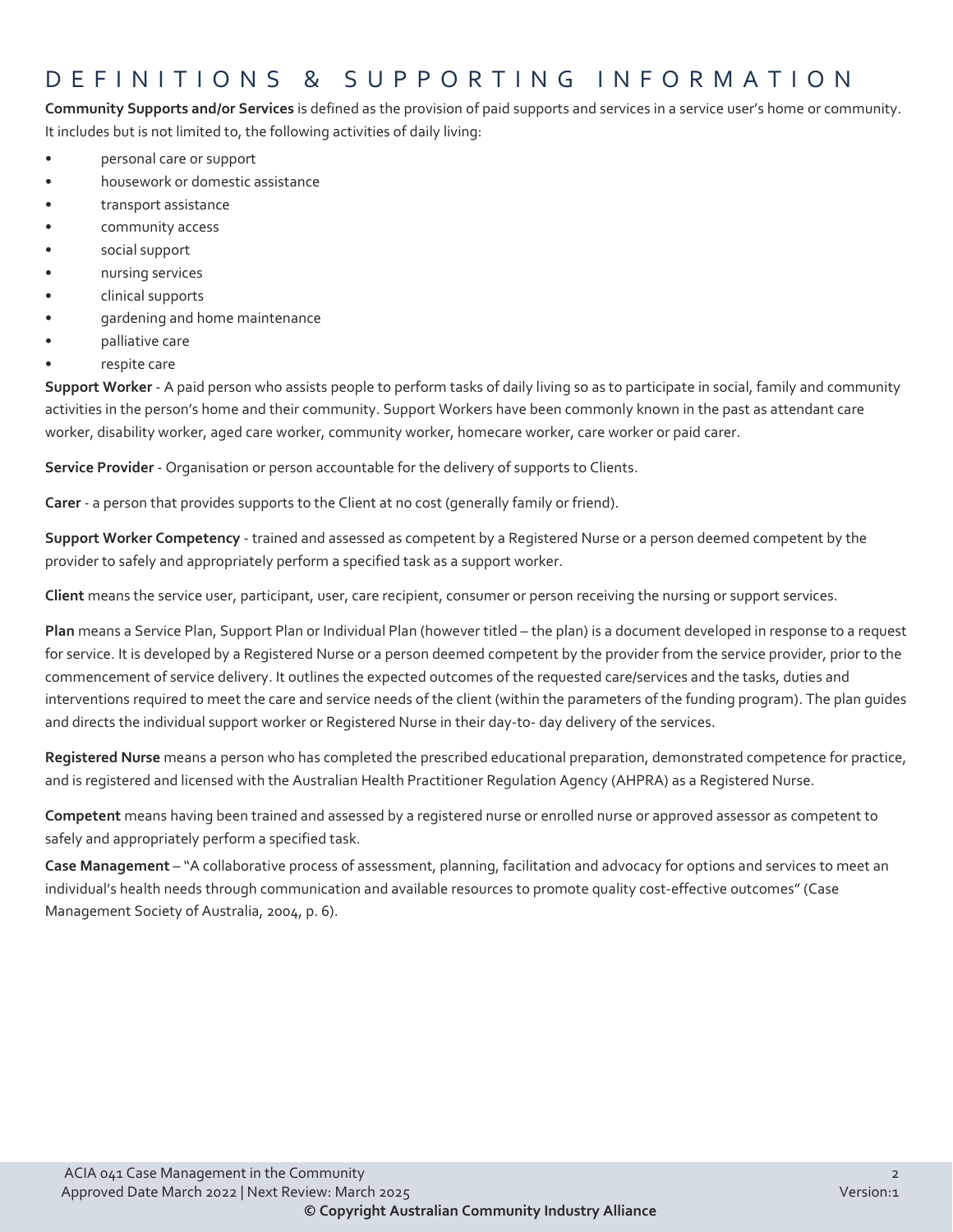## GUIDELINE

#### **Elements of Case Management**

Each Case Management Model has elements applicable to the aged care and community sector, including: continuity of care, service accessibility, enhanced staff-client relationships and collaboration, Case Manager accountability, matching or aligning support to need, active intervention by the Case Manager, facilitating client independence, and client advocacy (Rapp & Goscha, 2004; Thornicroft, 1991).



*Figure 1: Collaborative Care Case Management Model (CCCMM) (Brooke, 2010)*

#### Collaboration

Case management requires a concerted commitment to open and effective communication and collaboration between all key stakeholders (Day, 1996; Rosen & Teesson, 2001). Clients need contact with 'familiar' Case Managers at all times, including times when crisis intervention is needed and when emergency situations arise (Rapp & Goscha, 2004). Where therapeutic relationships are developed, there is evidence of improved client outcomes (Howgego et al., 2003). Case management literature identifies case conferences as one strategy that facilitates collaboration. Case conferences are an important collaborative strategy in case management, involving as many key stakeholders, including the client where possible (Biala, 2002; Gagnon et al., 1999; Kuklierus et al., 2000; Mitchell et al., 2005; Peterson, 2004; Stanton et al., 2000; Whywialowski, 2004). Regular case conferences and open communication channels (Cudney & VanTuyle, 2001; Halcomb et al., 2006).

#### *Client Engagement*

The focus of all case management models is the client and client-centred care is considered a principal overarching philosophy for many management models aimed at better outcomes for older people (Chenoweth et al., 2009; Fricke, 2006; Glasson et al., 2006; Ponte et al., 2003; Wolf et al., 2008). The centrality of the client is present in all case management models, as is client empowerment through active engagement in decision-making processes (Clemens et al., 1994; Coleman et al., 2004; Cox & Albisu, 2001; Fricke, 2006). Key stakeholders in this process include the client, carer, staff, allied health professionals (including the Medical Practitioner), external support services and where relevant, religious/spiritual personnel. All staff involved in the care of the client must be considered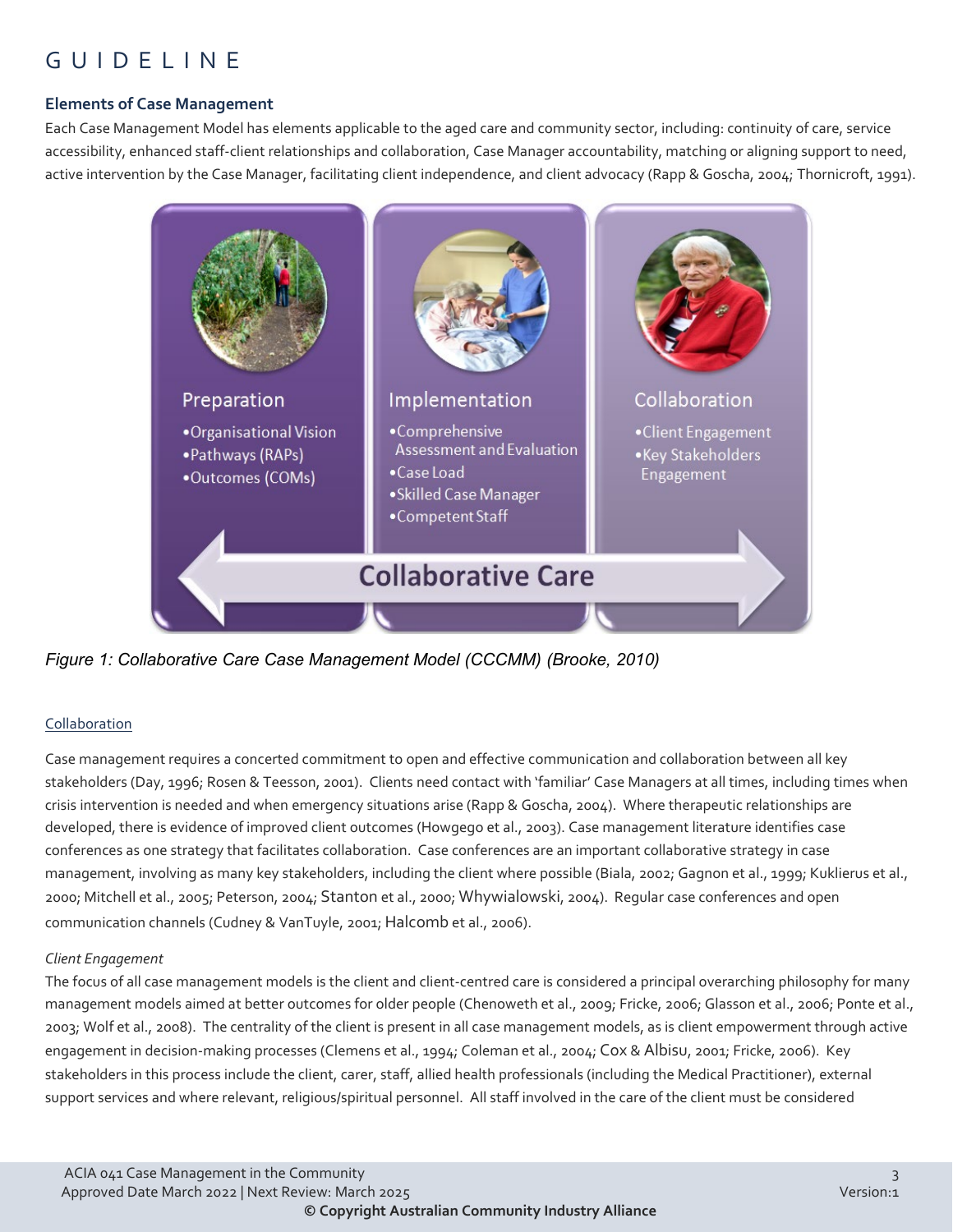stakeholders along with family members and need to be actively involved in decision-making, while being up-skilled for the role (Mullen & Kelley, 2006; Stanton et al., 2000).

#### *Key Stakeholder Engagement*

Regular and effective communication among the health team is critical in every case management model (Anderson & Tredway, 1999; Bourdeaux et al., 2005; Case Management Society of Australia, 2006; Day, 1996; Halcomb et al., 2006; Taylor, 1999). Ineffective verbal and written communication regarding client requirements is of concern in healthcare and is frequently a contributing factor in negative client outcomes (Haig et al., 2006). Inter-professional collaboration is essential for effective case management, since no one discipline has been found to successfully provide this care service in isolation (Huber, 2000; Tyrer, 2000; White & Hall, 2006). Effective interprofessional collaboration contributes to holistic client assessment, goal planning and care delivery (Hyland et al., 2003; Tucker et al., 2008), which is particularly important for clients with complex health needs and therefore, well suited to the community care sector context (Flicker, 2000; Hickman et al., 2007).

#### Preparation

Planning to ensure adequate preparation is pivotal (Callaway, 1997; Sinnen & Schifalacqua, 1991). Issues such as developing an organisational vision around case management that is both supported and cohesive is required initially, followed by gathering baseline data (for example; client satisfaction, skin tears, funding classification) and supporting an efficient evaluation. Ensuring processes are based on evidenced based practices, using pathways and capturing variance assists development of quality case management systems.

#### *Organisational Vision*

Organisational vision needs to be well articulated and planned prior to implementation (Aliotta, 1996; Cox & Albisu, 2001; Cudney & VanTuyle, 2001; Daniels, 2003; Henson & Daniels, 2002; Intagliata, 1982; Johnson & Proffitt, 1995; Kesby, 2002; Summers, 2009; Taylor, 1999; Thomas, 2008). Henson and Stefani (2002) identified that a lack of vision led to less direction or focus in areas such as financial management, resource allocation and relationship building. Importantly, "lack of vision was often the single most significant impediment to the design of a fully successful case management program" (Daniels, 2003, p. 84). A shared vision and mission "eliminates redundancy, improves health, quality and efficiency, increases access and control costs" (Qudah et al., 1998, p. 11).

#### *Community care sector Pathways*

Within community care sector, care plans are routinely developed for all clients, with clinical interventions and funding considerations well integrated, as compared with case management literature that suggests using clinical or care pathways for care planning. Clinical and care pathways are a sequential set of documentation of predicted events and milestones that are expected for the client, using an inter-professional approach (Beilman et al., 1998; Bradley, 1995; Ireson, 1997; Rotter et al., 2008). The value of clinical pathways and care plans includes: cost containment (Johnson & Proffitt, 1995; Rotter et al., 2008); reduced length of stay (Johnson & Proffitt, 1995; Rotter et al., 2008); improved delivery of care (Singh, 2005); assurance of quality care and improvement in client outcomes (Rotter et al., 2008; Sesperez et al., 2001); increased inter-professional collaboration; and improved staff performance (Schriefer & Botter, 2001).

#### *Case Outcomes and Measures (COMs)*

Case management is closely aligned with 'outcome management', since "Case Managers are accountable for case management outcomes and case management interventions" (Powell, 2000, p. 55). To demonstrate success, documented case management outcomes must be objective and aligned to organisational goals (Aliotta, 1996; Huber et al., 2001; Powell, 2000; Taylor, 1999), similar in process to quality improvement strategies. As with every planned intervention, case management requires robust data gathering procedures, including baseline client data to measure against achievement of planned goals (Cesta & Falter, 1999; Dewing, 1997).

#### **Implementation**

Implementation of case management requires a resource-intensive planning phase, where a model is identified and adapted as required (Callaway, 1997; Sinnen & Schifalacqua, 1991), and key stakeholders are suitably informed and up-skilled. Case management "cannot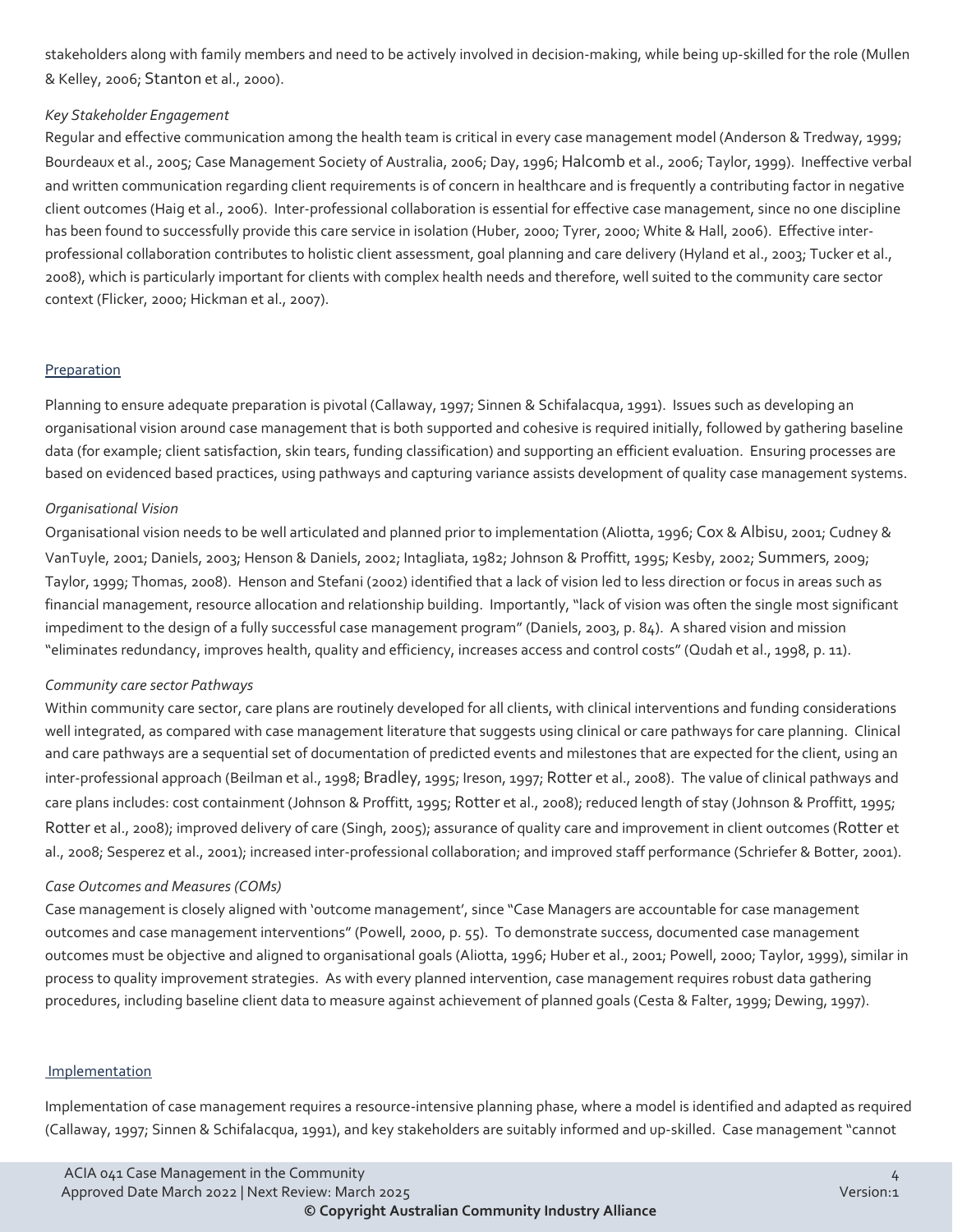work in a vacuum and needs to be a part of a larger activity focused on system-wide improvement in care delivery" (Nash, 1998, p. 144). Implementation of case management is dependent on strategic, well communicated initiatives (Gibbs, 1999). Adequate infrastructure is required, including administrative support and up-to-date information technology (Aliotta, 1996; Carr, 2000; Phelan, 1996; Rosen & Teesson, 2001; Stanton et al., 2000). Challenges implementing case management include confusion due to: overlapping responsibilities; resistance to asking for help (Dzyacky, 1998); fragmented care following from impaired communication (Coile & Matthews, 1999; Day, 1996; McKendry, 2004; Stanton et al., 2000); limited evidence of cooperative practices; and perceived power struggles in care service (Cudney & VanTuyle, 2001). Comprehensive documentation, including client care plans, pathways and variances, is crucial to the success, or failure, of case management (Birmingham, 2004; Devine, 2004; Strassner, 1996; White, 2004). Common barriers to effective documentation centre on handwriting legibility, insufficient information documented, time deficiencies and communication difficulties (Devine, 2004). System, policy and procedure manuals need to remain up to date, accurate, easy to follow and accessible (Aliotta, 1996; Cox & Albisu, 2001; Dzyacky, 1998; Muller, 2004) to assist with clearer communication of client needs and service evaluation.

#### *Comprehensive Assessment and Evaluation*

Within almost every case management model are the functions of assessment, planning, monitoring and evaluation within the continuum of care, regardless of context (Calhoun & Casey, 2002; Case Management Society of America, 2002; Case Management Society of Australia, 2004; Chan et al., 2000; Evans et al., 2005; Feldman et al., 1993; Ginther et al., 1993; Intagliata, 1982; McCollom, 2004; Moneyham & Scott, 1997; Mullahy, 1988; Roberts et al., 2007; Schaefer & Davis, 2004; Strassner, 1996; Taylor, 1999; Yau et al., 2005). A plan of care should reflect this care continuum and present specific individual needs and priorities, yet assessment of total client needs is frequently not undertaken in a comprehensive way (Challis et al., 2004). To achieve comprehensive assessment, client and carer interviews should be conducted during the initial assessment stage, suitably informed by key stakeholders, to enable the development of an effective outcome-based care plan (Challis et al., 2004; Marek & Rantz, 2000; Zink, 2005).

Case Management is most effective when client (and family) assessment goes beyond an episodic plan of care to consider long-term needs of the client and carer (Grachek, 2000; Strassner, 1996; Zink, 2005), through an ongoing process which includes at least weekly visits to each client (Intagliata, 1982). It has been identified that the more comprehensive an assessment undertaken is, the more effective the case management process (Vasquez, 2009). Monitoring the dynamic situation for the client requires rigorous and critical thinking approaches (Tullett & Neno, 2008) and evaluation of client outcomes (Evans et al., 2005; Rothman, 1991). Increased rigor in this assessment, planning and evaluation processes will actively support improved client outcomes (Elwyn et al., 2008).

### *Caseload*

The time allocated for case management will vary according to the services and resources required to effectively coordinate and manage an individual clients' needs (Balstad & Springer, 2006; Huber & Craig, 2007). Caseloads can range from between five and 250, depending on the model (see Table 3.14). Factors to consider when allocating caseloads include: contact frequency, client need and acuity, Case Manager competence, caseload maturity, and consideration for shared workload, and administrative roles (Craig & Huber, 2007; King et al., 2004; Simpson et al., 2003; Strassner, 1996; Waite et al., 1997). While a small caseload alone does not predict the success of case management goal achievement, smaller caseloads afford greater flexibility to devote time to developing therapeutic relationships with clients and family members and increases the opportunity to implement individualised plans of care (Rapp & Goscha, 2004). A smaller caseload increases the amount of time to advocate, coordinate, liaise, plan and educate the client (McGettigan, 2003; Rapp & Goscha, 2004; Simpson et al., 2003), increases response-time to clients' needs, provides more opportunity for client contact during hospital admissions and enables client advocacy (Aliotta, 1996; Hellwig et al., 2003; King et al., 2004; McGettigan, 2003; Simpson et al., 2003).

### *Skilled Case Manager*

The Case Manager is "the most critical component" and is an important link between the client and health system (Intagliata, 1982, p. 659). This role is central to assuring clients receive optimal care. Core functions of a Case Manager include: assessment, provision of coordinated services (Carr, 2000; Kuklierus et al., 2000; Schaefer & Davis, 2004); education (Chu et al., 2000; Kuklierus et al., 2000); client care (Berger, 1988; Carr, 2000; Schaefer & Davis, 2004; Taylor, 1999); crisis intervention (Cox & Albisu, 2001); counselling (Chu et al., 2000); leadership; monitoring activities of daily living (Novak, 1998); developing therapeutic relationships (Sherrod & Richardson, 2003) and referral (Carr, 2000; Chu et al., 2000; Schaefer & Davis, 2004). Health promotion activities are also considered an important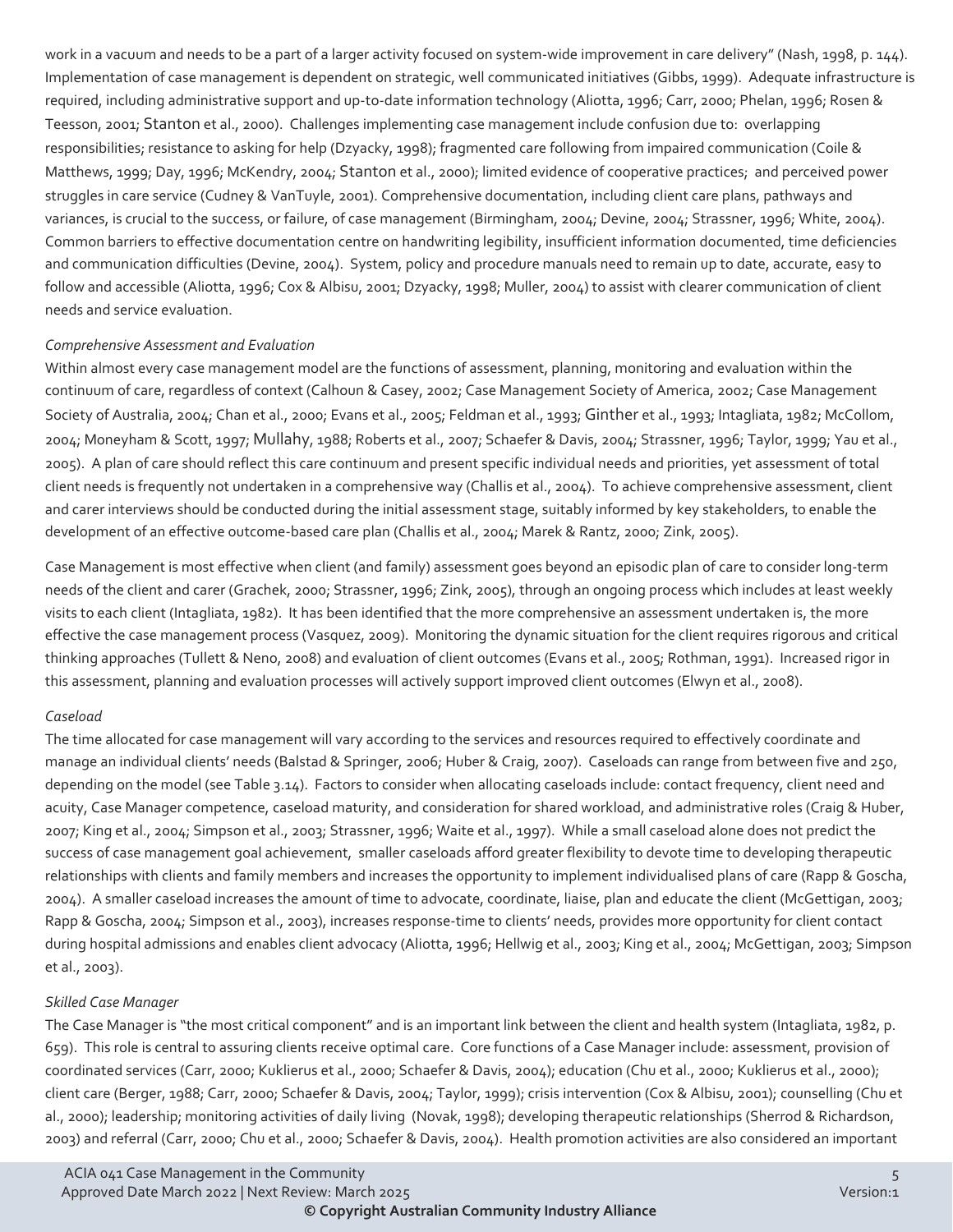component of the role (Rieve, 1999), although this is under-represented in the literature. The Case Manager needs to be committed to quality assurance and evaluation (Blass & Reed, 2003; Intagliata, 1982; Zhan & Miller, 2003) and is therefore accountable for client interventions and outcomes (Rapp & Goscha, 2004). The Case Manager is accountable for care and service delivery at every stage of the clients' time with the service provider (Rosen & Teesson, 2001). A Case Manager must be highly skilled and experienced as a health advocate (Allred et al., 1995; Case Management Society of Australia, 2004; Daniels, 2009; Tahan, 2005).

The ethics of case management, as with any health professional involves "doing the right thing, at the right time, for the right reason" (McCollom, 2004, p. 203). The centrality of the advocacy role is based on the development of a transparent and trusting therapeutic relationship (Beeforth et al., 1994; Burns & Santos, 1995; Coombs & Byrne, 2003; Kanter, 1991; Shendell-Falik, 2002; Simpson et al., 2003; Tahan, 2005; Thornicroft, 1991; White, 2004). An international debate continues as to which professional roles and staff levels are well positioned and most suited to the case management role. Zink (2001) argued that the discipline providing the majority of services should undertake case management. Each profession brings to the role a unique set of strengths and each remains underpinned by the principles of case management (Rapp & Goscha, 2004; Robbins & Birmingham, 2005; Schuetze, 2006).

#### *Competent Staff*

Being professionally competent and demonstrating currency of practice for the case management role has engaged many discussion papers and enriched contemporary dialogue. Professional competence is:

"the habitual and judicious use of communication, knowledge, technical skills, clinical reasoning, emotions, values and reflection in daily practice for the benefit of the individual and community being served" (Epstein & Hundert, 2002, p. 226).

Competency in leadership is not only required by the Case Manager, but by the entire healthcare team (Case Management Society of Australia, 2004; Leung et al., 2004; Rosen & Teesson, 2001; Tahan et al., 2006; Thomas, 2008). When implemented, the right style of leadership can motivate organisational vision and drive the agenda to achieve quality care and positive client outcomes. Effective leadership also works to engage participants in positive change processes (Hocker & Trofino, 2003). Leadership is linked to quality care in some studies, since "good leaders tend to produce good care and poor leaders tend to produce poor care" (Cunningham & Whitby, 1997, p. 14). nCompetency attributes and skills for case management are, therefore, specific and comprehensive. The above studies reporting these attributes and skills and subsequently aligning these to case management outcomes, reveal the importance of good planning, education for staff involved in Case Management and ongoing monitoring of case management outcomes.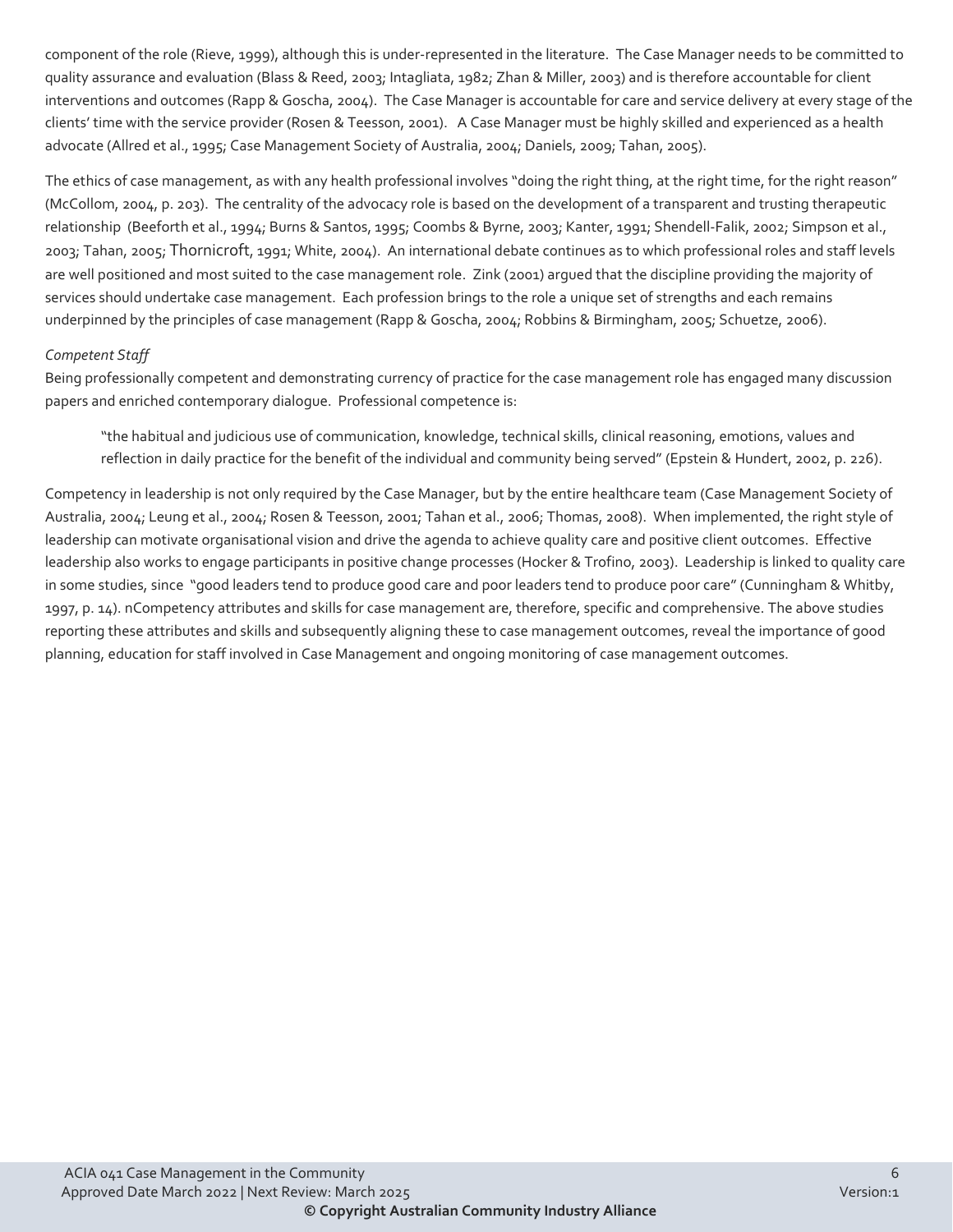## RESOURCE DOCUMENTS

- Aliotta, S. L. (1995). Case management programs: investment in the future. *HMO Pract*, *9*(4), 174-178. [http://www.ncbi.nlm.nih.gov/entrez/query.fcgi?cmd=Retrieve&db=PubMed&dopt=Citation&list\\_uids=10170169](http://www.ncbi.nlm.nih.gov/entrez/query.fcgi?cmd=Retrieve&db=PubMed&dopt=Citation&list_uids=10170169)
- Aliotta, S. L. (1996). Components of a successful case management program. *Manag Care Q*, *4*(2), 38-45. [http://www.ncbi.nlm.nih.gov/entrez/query.fcgi?cmd=Retrieve&db=PubMed&dopt=Citation&list\\_uids=10157260](http://www.ncbi.nlm.nih.gov/entrez/query.fcgi?cmd=Retrieve&db=PubMed&dopt=Citation&list_uids=10157260)
- Aliotta, S. L., Aubert, R. E., & Kirby, H. B. (1998). A managed care approach to high-risk screening and case management in the elderly. *Eff Clin Pract*, *1*(2), 93-94.
- [http://www.ncbi.nlm.nih.gov/entrez/query.fcgi?cmd=Retrieve&db=PubMed&dopt=Citation&list\\_uids=10187229](http://www.ncbi.nlm.nih.gov/entrez/query.fcgi?cmd=Retrieve&db=PubMed&dopt=Citation&list_uids=10187229)  • Allred, C. A., Arford, P. H., Michel, Y., Dring, R., Carter, V., & Veitch, J. S. (1995). A cost-effectiveness analysis of acute
- care case management outcomes. *Nurs Econ*, *13*(3), 129-136. [http://www.ncbi.nlm.nih.gov/entrez/query.fcgi?cmd=Retrieve&db=PubMed&dopt=Citation&list\\_uids=7783786](http://www.ncbi.nlm.nih.gov/entrez/query.fcgi?cmd=Retrieve&db=PubMed&dopt=Citation&list_uids=7783786)
- American Association of Colleges of Nursing. (2003). *White Paper on the role of the Clincial Nurse Leader*. A. A. o. C. o. Nursing.
- American Healthcare Consultants. (2001). *Case Management Case Load: Results of a National Survey*. American Healthcare Consultants.
- Anderson, M. A., & Tredway, C. A. (1999). Communication: an outcome of case management. *Nurs Case Manag*, *4*(3), 104-111.
- [http://www.ncbi.nlm.nih.gov/entrez/query.fcgi?cmd=Retrieve&db=PubMed&dopt=Citation&list\\_uids=10476180](http://www.ncbi.nlm.nih.gov/entrez/query.fcgi?cmd=Retrieve&db=PubMed&dopt=Citation&list_uids=10476180)
- Atwal, A., & Caldwell, K. (2002). Do multidisciplinary integrated care pathways improve interprofessional collaboration? *Scand J Caring Sci*, *16*(4), 360-367[. https://doi.org/101](https://doi.org/101) [pii]
- Australian Nursing and Midwifery Council. (2002). *Principles for the Assessment of National Competency Standards for Registered and Enrolled Nurses*. Australian Nursing and Midwifery Council (ANMC).
- Balstad, A., & Springer, P. (2006). Quantifying case management workloads: Development of the PACE tool. *Lippincotts Case Manag*, *11*(6), 291-302; quiz 303-294.<https://doi.org/00129234-200611000-00003> [pii]
- Beeforth, M., Conlan, E., & Graley, R. (1994). *Have We Got Views for You: User Evaluation of Case Management*. T. S. C. f. M. Health.
- Beilman, J. P., Sowell, R. L., Knox, M., & Phillips, K. D. (1998). Case management at what expense? A case study of the emotional costs of case management. *Nurs Case Manag*, *3*(2), 89-95. [http://www.ncbi.nlm.nih.gov/entrez/query.fcgi?cmd=Retrieve&db=PubMed&dopt=Citation&list\\_uids=9709099](http://www.ncbi.nlm.nih.gov/entrez/query.fcgi?cmd=Retrieve&db=PubMed&dopt=Citation&list_uids=9709099)
- Berger, M. L. (1988). Traits and Skills of the Nursing Case Management Team. In R. S. Howe (Ed.), *Case Management for Healthcare Professionals*. Precept Press.
- Beyerman, K. (2001). Case management: finding the problem early. *Lippincotts Case Manag*, *6*(4), 169-176. [http://www.ncbi.nlm.nih.gov/entrez/query.fcgi?cmd=Retrieve&db=PubMed&dopt=Citation&list\\_uids=16398066](http://www.ncbi.nlm.nih.gov/entrez/query.fcgi?cmd=Retrieve&db=PubMed&dopt=Citation&list_uids=16398066)
- Biala, K. Y. (2002). Case conferencing for wound care patients. *Home Healthc Nurse*, *20*(2), 120-125; quiz 126. [http://www.ncbi.nlm.nih.gov/entrez/query.fcgi?cmd=Retrieve&db=PubMed&dopt=Citation&list\\_uids=11839978](http://www.ncbi.nlm.nih.gov/entrez/query.fcgi?cmd=Retrieve&db=PubMed&dopt=Citation&list_uids=11839978)
- Birmingham, J. (2004). Documentation: a guide for case managers. *Lippincotts Case Manag*, *9*(3), 155-157. <https://doi.org/00129234-200405000-00009> [pii]
- Blass, T. C., & Reed, T. L. (2003). Consider case management. *Nurs Manage*, *34*(10), 81-83[. https://doi.org/00006247-](https://doi.org/00006247-200310000-00022) [200310000-00022](https://doi.org/00006247-200310000-00022) [pii]
- Bourdeaux, L., Matthews, L., Richards, N. L., SanAgustin, G., Thomas, P., & Veltigian, S. (2005). Comparative study of case management program for patients with syncope. *J Nurs Care Qual*, *20*(2), 140-144. [http://www.ncbi.nlm.nih.gov/entrez/query.fcgi?cmd=Retrieve&db=PubMed&dopt=Citation&list\\_uids=15839293](http://www.ncbi.nlm.nih.gov/entrez/query.fcgi?cmd=Retrieve&db=PubMed&dopt=Citation&list_uids=15839293)
- Bradley, A. (1995). Clinical Pathways The Magic Formula to Quality or to the Confusion of the Buzzword Bandwagon. In P. Wilkinson (Ed.), *Managed Care, Case Management and Nursing Australia* (pp. 178-186). Australian Nursing Federation.
- Brooke, N. J. (2010). *Is case management rhetoric or reality? A survey on the use of case management in Australian residential aged care facilities* University of Technology, Sydney]. Sydney.
- Burns, B. J., & Santos, A. B. (1995). Assertive community treatment: an update of randomized trials. *Psychiatr Serv*, *46*(7), 669-675.
- [http://www.ncbi.nlm.nih.gov/entrez/query.fcgi?cmd=Retrieve&db=PubMed&dopt=Citation&list\\_uids=7552556](http://www.ncbi.nlm.nih.gov/entrez/query.fcgi?cmd=Retrieve&db=PubMed&dopt=Citation&list_uids=7552556)
- Calhoun, J., & Casey, P. (2002). Redesigning case management in managed care: an eclectic approach: from city to ranch. *Lippincotts Case Manag*, *7*(5), 180-188; quiz 189-191[. https://doi.org/00129234-200209000-00003](https://doi.org/00129234-200209000-00003) [pii]
- Callaway, M. M. (1997). Integration in the real world. Practical aspects of integration in three diverse markets. *Healthc Forum J*, *40*(2), 20-27.

[http://www.ncbi.nlm.nih.gov/entrez/query.fcgi?cmd=Retrieve&db=PubMed&dopt=Citation&list\\_uids=10165453](http://www.ncbi.nlm.nih.gov/entrez/query.fcgi?cmd=Retrieve&db=PubMed&dopt=Citation&list_uids=10165453)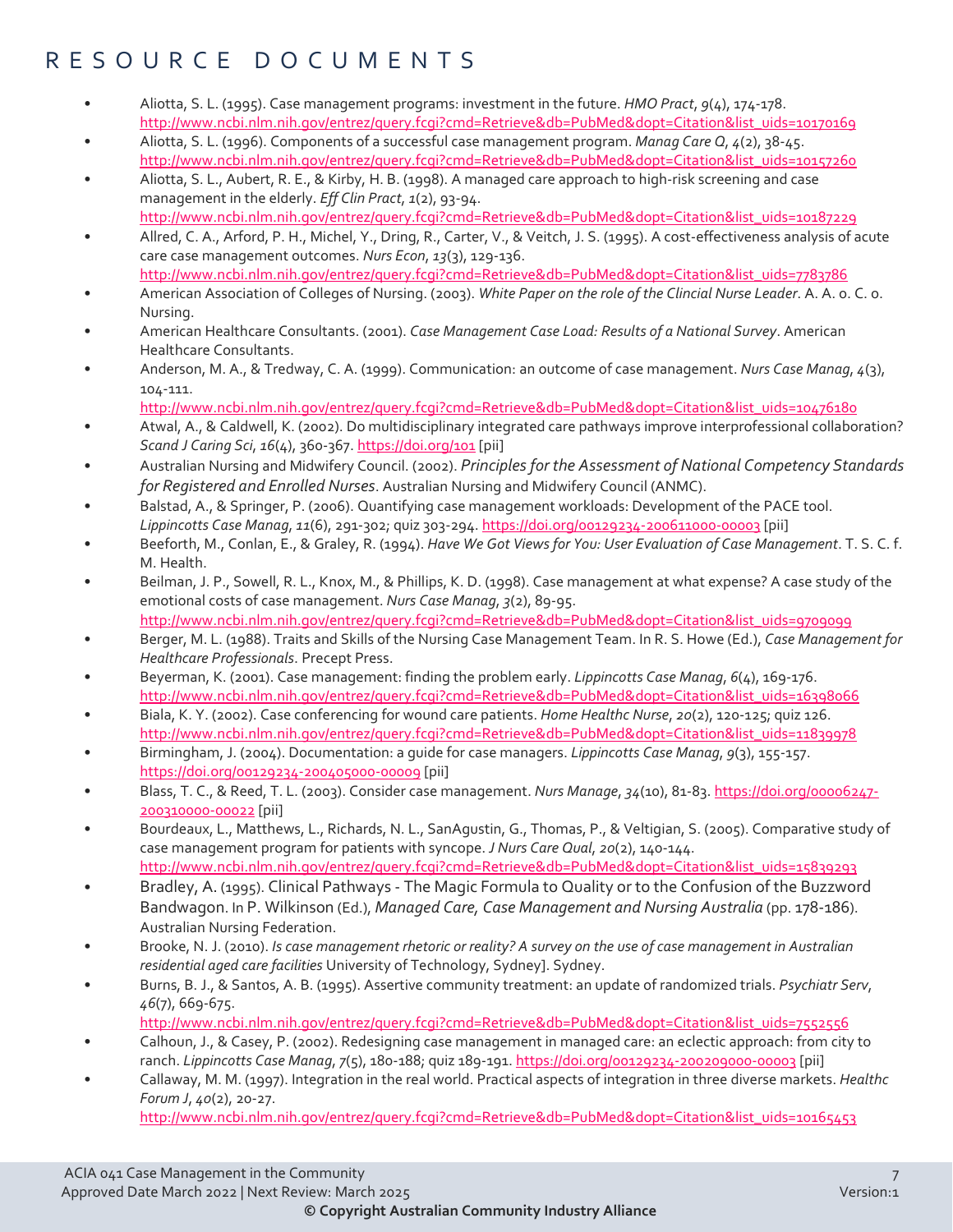- Carr, D. D. (2000). Case management for the subacute patient in a skilled nursing facility. *Nurs Case Manag*, *5*(2), 83-92. [http://www.ncbi.nlm.nih.gov/entrez/query.fcgi?cmd=Retrieve&db=PubMed&dopt=Citation&list\\_uids=10855164](http://www.ncbi.nlm.nih.gov/entrez/query.fcgi?cmd=Retrieve&db=PubMed&dopt=Citation&list_uids=10855164)
- Case Management Society of America. (2002). *National Standards of Practice for Case Management*. Case Management Society of America (CMSA).
- Case Management Society of Australia. (2004). *National Standards of Practice for Case Management*. Case Management Society of Australia.
- Case Management Society of Australia. (2006). *Case Management and Community Care; A Discussion Paper*. Case Management Society of Australia.
- Cesta, T. G., & Falter, E. J. (1999). Case Management. Its value for staff nurses. *Am J Nurs*, *99*(5), 48-51. [http://www.ncbi.nlm.nih.gov/entrez/query.fcgi?cmd=Retrieve&db=PubMed&dopt=Citation&list\\_uids=10333802](http://www.ncbi.nlm.nih.gov/entrez/query.fcgi?cmd=Retrieve&db=PubMed&dopt=Citation&list_uids=10333802)
- Cesta, T. G., & Tahan, H. A. (2003). *The Case Manager's Survival Guide: Winning Strategies for Clinical Practice*  (2nd ed.). Mosby.
- Challis, D., Clarkson, P., Williamson, J., Hughes, J., Venables, D., Burns, A., & Weinberg, A. (2004). The value of specialist clinical assessment of older people prior to entry to care homes. *Age Ageing*, *33*(1), 25-34. [http://www.ncbi.nlm.nih.gov/entrez/query.fcgi?cmd=Retrieve&db=PubMed&dopt=Citation&list\\_uids=14695860](http://www.ncbi.nlm.nih.gov/entrez/query.fcgi?cmd=Retrieve&db=PubMed&dopt=Citation&list_uids=14695860)
- Chan, S., MacKenzie, A., Ng, D. T., & Leung, J. K. (2000). An evaluation of the implementation of case management in the community psychiatric nursing service. *J Adv Nurs*, *31*(1), 144-156[. https://doi.org/jan1250](https://doi.org/jan1250) [pii]
- Chenoweth, L., King, M. T., Jeon, Y. H., Brodaty, H., Stein-Parbury, J., Norman, R., Haas, M., & Luscombe, G. (2009). Caring for Aged Dementia Care Resident Study (CADRES) of person-centred care, dementia-care mapping, and usual care in dementia: a cluster-randomised trial. *Lancet Neurol*, *8*(4), 317-325. [https://doi.org/S1474-4422\(09\)70045-6](https://doi.org/S1474-4422(09)70045-6) [pii]
- 10.1016/S1474-4422(09)70045-6
- Cherry, J. C., Colliflower, S. J., & Tsiperfal, A. (2000). Meeting the challenges of case management with remote patient monitoring technology. *Lippincotts Case Manag*, *5*(5), 191-198. [http://www.ncbi.nlm.nih.gov/entrez/query.fcgi?cmd=Retrieve&db=PubMed&dopt=Citation&list\\_uids=16398033](http://www.ncbi.nlm.nih.gov/entrez/query.fcgi?cmd=Retrieve&db=PubMed&dopt=Citation&list_uids=16398033)
- Chu, P., Edwards, J., Levin, R., & Thomson, J. (2000). The use of clinical case management for early stage Alzheimer' patients and their families. *American Journal of Alzheimer's Disease and Other Dementias*, *15*(5), 284-290. <https://doi.org/10.1177/153331750001500506>
- Clemens, E., Wetle, T., Feltes, M., Crabtree, B., & Dubitzky, D. (1994). Contradictions in case management: clientcentered theory and directive practice with frail elderly. *J Aging Health*, 6(1), 70-88. [http://www.ncbi.nlm.nih.gov/entrez/query.fcgi?cmd=Retrieve&db=PubMed&dopt=Citation&list\\_uids=10131555](http://www.ncbi.nlm.nih.gov/entrez/query.fcgi?cmd=Retrieve&db=PubMed&dopt=Citation&list_uids=10131555)
- Cohen, E. L., & Cesta, T. G. (2005). *Nursing Case Management: From Essentials to Advanced Practice Applications*  (4th ed.). Mosby.
- Coile, R. C., Jr., & Matthews, P. (1999). Nursing case management in the millennium. Two perspectives. *Nurs Case Manag*, *4*(6), 244-251; quiz 252-244.
- [http://www.ncbi.nlm.nih.gov/entrez/query.fcgi?cmd=Retrieve&db=PubMed&dopt=Citation&list\\_uids=10855148](http://www.ncbi.nlm.nih.gov/entrez/query.fcgi?cmd=Retrieve&db=PubMed&dopt=Citation&list_uids=10855148)
- Coleman, E. A., Smith, J. D., Frank, J. C., Min, S. J., Parry, C., & Kramer, A. M. (2004). Preparing patients and caregivers to participate in care delivered across settings: the Care Transitions Intervention. *J Am Geriatr Soc*, *52*(11), 1817-1825. <https://doi.org/JGS52504> [pii]
- 10.1111/j.1532-5415.2004.52504.x
- Cook, T. H. (1998). The effectiveness of inpatient case management. Fact or fiction? *J Nurs Adm*, *28*(4), 36-46. [http://www.ncbi.nlm.nih.gov/entrez/query.fcgi?cmd=Retrieve&db=PubMed&dopt=Citation&list\\_uids=9564385](http://www.ncbi.nlm.nih.gov/entrez/query.fcgi?cmd=Retrieve&db=PubMed&dopt=Citation&list_uids=9564385)
- Coombs, T., & Byrne, M. K. (2003). Evaluating case management: the outcomes of medication alliance. *Aust N Z J Psychiatry*, *37*(5), 628-629[. https://doi.org/1244](https://doi.org/1244) [pii]
- Cox, C., & Albisu, K. (2001). The Alzheimer's connections demonstration program: Instituting a national case management program *American Journal of Alzheimer's Disease and Other Dementias 16*(5), 279-284.
- Craig, K., & Huber, D. L. (2007). Acuity and case management: a healthy dose of outcomes, part II. *Prof Case Manag*, *12*(4), 199-210; quiz 211-192.<https://doi.org/10.1097/01.PCAMA.0000282905.13414.0e>
- 01269241-200707000-00003 [pii]
- Cudney, A., & VanTuyle, L. (2001). A fine line on the front line. *Nurs Manage*, *32*(6), 34-35. [http://www.ncbi.nlm.nih.gov/entrez/query.fcgi?cmd=Retrieve&db=PubMed&dopt=Citation&list\\_uids=15103867](http://www.ncbi.nlm.nih.gov/entrez/query.fcgi?cmd=Retrieve&db=PubMed&dopt=Citation&list_uids=15103867)
- Cunningham, G., & Whitby, E. (1997). Power Redistribution Health Management. In J. Hyde & M. J. Cook (Eds.), *Managing and Supporting People in Healthcare: Six Steps to Effective Management*. Royal College of Nursing.
- Daniels, S. (2003). Designing a hospital case management program. *Lippincotts Case Manag*, *8*(2), 83-87. <https://doi.org/00129234-200303000-00005> [pii]
- Daniels, S. (2009). Advocacy and the hospital case manager. *Prof Case Manag*, *14*(1), 48-51. <https://doi.org/10.1097/01.PCAMA.0000343148.27377.0c>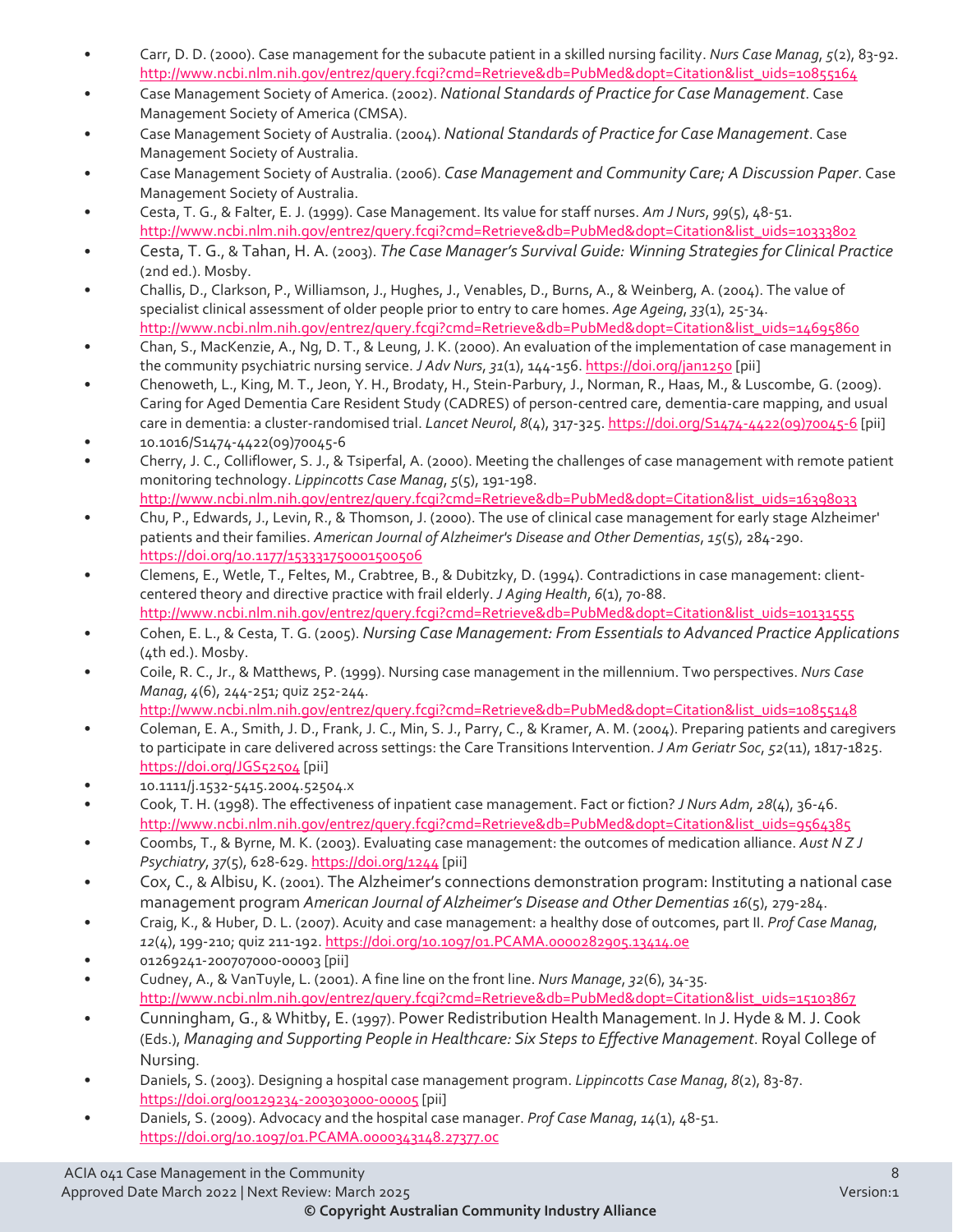- 01269241-200901000-00010 [pii]
- Day, C. (1996). The evolution of case management. One organization's experience. *Nurs Case Manag*, *1*(2), 54-58. [http://www.ncbi.nlm.nih.gov/entrez/query.fcgi?cmd=Retrieve&db=PubMed&dopt=Citation&list\\_uids=9197670](http://www.ncbi.nlm.nih.gov/entrez/query.fcgi?cmd=Retrieve&db=PubMed&dopt=Citation&list_uids=9197670)
- Devine, R. (2004). Issues of documentation. *Lippincotts Case Manag*, *9*(1), 52-53[. https://doi.org/00129234-200401000-](https://doi.org/00129234-200401000-00012) [00012](https://doi.org/00129234-200401000-00012) [pii]
- Dewing, K. C. (1997). Case management information needs. Effective tools in the management of patient care and cost containment. *Nurs Case Manag*, *2*(4), 168-172.
- [http://www.ncbi.nlm.nih.gov/entrez/query.fcgi?cmd=Retrieve&db=PubMed&dopt=Citation&list\\_uids=9295660](http://www.ncbi.nlm.nih.gov/entrez/query.fcgi?cmd=Retrieve&db=PubMed&dopt=Citation&list_uids=9295660)  • Donoghue, A., Hodgins, G., Judd, F., Scopelliti, J., Grigg, M., Komiti, A., & Murray, G. (2004). Training case managers to deliver focused psychological strategies. *Int J Ment Health Nurs*, *13*(1), 33-38[. https://doi.org/306](https://doi.org/306) [pii]
- Drennan, V., & Goodman, C. (2004). Nurse-led case management for older people with long-term conditions. *Br J Community Nurs*, *9*(12), 527-533.
- [http://www.ncbi.nlm.nih.gov/entrez/query.fcgi?cmd=Retrieve&db=PubMed&dopt=Citation&list\\_uids=15655487](http://www.ncbi.nlm.nih.gov/entrez/query.fcgi?cmd=Retrieve&db=PubMed&dopt=Citation&list_uids=15655487)  • Dunn, S. A., Sohl-Kreiger, R., & Marx, S. (2001). Geriatric case management in an integrated care system. *J Nurs Adm*, *31*(2), 60-62.
	- [http://www.ncbi.nlm.nih.gov/entrez/query.fcgi?cmd=Retrieve&db=PubMed&dopt=Citation&list\\_uids=11271679](http://www.ncbi.nlm.nih.gov/entrez/query.fcgi?cmd=Retrieve&db=PubMed&dopt=Citation&list_uids=11271679)
- Dzyacky, S. C. (1998). An acute care case management model for nurses and social workers. *Nurs Case Manag*, *3*(5), 208-215.
	- [http://www.ncbi.nlm.nih.gov/entrez/query.fcgi?cmd=Retrieve&db=PubMed&dopt=Citation&list\\_uids=9832765](http://www.ncbi.nlm.nih.gov/entrez/query.fcgi?cmd=Retrieve&db=PubMed&dopt=Citation&list_uids=9832765)
- Elwyn, G., Williams, M., Roberts, C., Newcombe, R. G., & Vincent, J. (2008). Case management by nurses in primary care: analysis of 73 'success stories'. *Qual Prim Care*, *16*(2), 75-82. [http://www.ncbi.nlm.nih.gov/entrez/query.fcgi?cmd=Retrieve&db=PubMed&dopt=Citation&list\\_uids=18700083](http://www.ncbi.nlm.nih.gov/entrez/query.fcgi?cmd=Retrieve&db=PubMed&dopt=Citation&list_uids=18700083)
- Epstein, R. M., & Hundert, E. M. (2002). Defining and assessing professional competence. *JAMA*, *287*(2), 226-235. <https://doi.org/jrv10092> [pii]
- Evans, C., Drennan, V., & Roberts, J. (2005). Practice nurses and older people: a case management approach to care. *J Adv Nurs*, *51*(4), 343-352[. https://doi.org/JAN3504](https://doi.org/JAN3504) [pii]
- 10.1111/j.1365-2648.2005.03504.x
- Feldman, C., Olberding, L., Shortridge, L., Toole, K., & Zappin, P. (1993). Decision making in case management of home healthcare clients. *J Nurs Adm*, *23*(1), 33-38. [http://www.ncbi.nlm.nih.gov/entrez/query.fcgi?cmd=Retrieve&db=PubMed&dopt=Citation&list\\_uids=8433170](http://www.ncbi.nlm.nih.gov/entrez/query.fcgi?cmd=Retrieve&db=PubMed&dopt=Citation&list_uids=8433170)
- Flicker, L. (2000). Healthcare for older people in residential care--who cares? *Med J Aust*, *173*(2), 77-79. [http://www.ncbi.nlm.nih.gov/entrez/query.fcgi?cmd=Retrieve&db=PubMed&dopt=Citation&list\\_uids=10937032](http://www.ncbi.nlm.nih.gov/entrez/query.fcgi?cmd=Retrieve&db=PubMed&dopt=Citation&list_uids=10937032)
- Fraser, K. D., & Strang, V. (2004). Decision-making and nurse case management: a philosophical perspective. *ANS Adv Nurs Sci*, *27*(1), 32-43.
	- [http://www.ncbi.nlm.nih.gov/entrez/query.fcgi?cmd=Retrieve&db=PubMed&dopt=Citation&list\\_uids=15027660](http://www.ncbi.nlm.nih.gov/entrez/query.fcgi?cmd=Retrieve&db=PubMed&dopt=Citation&list_uids=15027660)
- Fricke, K. (2006). Patient-centered case management in today's healthcare. *Lippincotts Case Manag*, *11*(2), 112-114. <https://doi.org/00129234-200603000-00012> [pii]
- Gagnon, A. J., Schein, C., McVey, L., & Bergman, H. (1999). Randomized controlled trial of nurse case management of frail older people. *J Am Geriatr Soc*, *47*(9), 1118-1124.
- [http://www.ncbi.nlm.nih.gov/entrez/query.fcgi?cmd=Retrieve&db=PubMed&dopt=Citation&list\\_uids=10484257](http://www.ncbi.nlm.nih.gov/entrez/query.fcgi?cmd=Retrieve&db=PubMed&dopt=Citation&list_uids=10484257)
- Gibbs, A. (1999). The assessment, case management and evaluation system. *Probation Journal 46*, 182-186.
- Ginther, S. D., Webber, P., Fox, P. J., & Miller, L. (1993). Predictors of case management for persons with Alzheimer's disease *The Journal of Applied Gerontology 12*(2), 139-154
- Glasson, J., Chang, E., Chenoweth, L., Hancock, K., Hall, T., Hill-Murray, F., & Collier, L. (2006). Evaluation of a model of nursing care for older patients using participatory action research in an acute medical ward. *J Clin Nurs*, *15*(5), 588-598. <https://doi.org/JCN1371> [pii]
- 10.1111/j.1365-2702.2006.01371.x
- Gournay, K., & Thornicroft, G. (2000). Comments on the UK700 case management trial. *Br J Psychiatry*, *177*, 371. [http://www.ncbi.nlm.nih.gov/entrez/query.fcgi?cmd=Retrieve&db=PubMed&dopt=Citation&list\\_uids=11116784](http://www.ncbi.nlm.nih.gov/entrez/query.fcgi?cmd=Retrieve&db=PubMed&dopt=Citation&list_uids=11116784)
- Gournay, K., & Thornicroft, G. (2002). A UK perspective of case management. *Aust N Z J Psychiatry*, *36*(5), 701-702; author reply 702[. https://doi.org/1076b](https://doi.org/1076b) [pii]
- Grachek, M. K. (2000). Joint Commission accreditation: a framework for coordinating care for older adults. *Geriatr Nurs*, *21*(6), 326-327[. https://doi.org/S0197-4572\(00\)22596-2](https://doi.org/S0197-4572(00)22596-2) [pii]
- 10.1067/mgn.2000.112143
- Haig, K. M., Sutton, S., & Whittington, J. (2006). SBAR: a shared mental model for improving communication between clinicians. *Jt Comm J Qual Patient Saf*, *32*(3), 167-175. [http://www.ncbi.nlm.nih.gov/entrez/query.fcgi?cmd=Retrieve&db=PubMed&dopt=Citation&list\\_uids=16617948](http://www.ncbi.nlm.nih.gov/entrez/query.fcgi?cmd=Retrieve&db=PubMed&dopt=Citation&list_uids=16617948)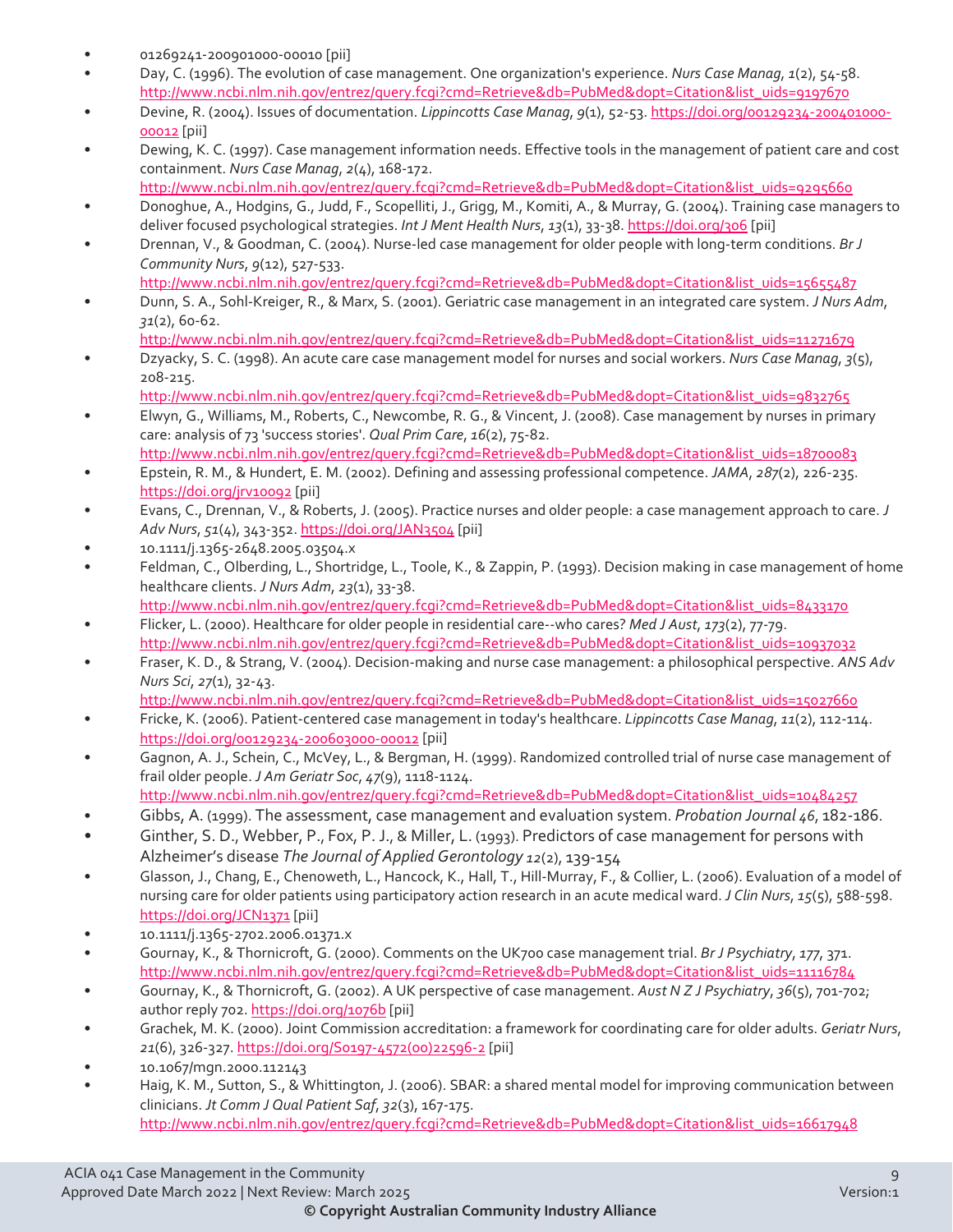- Halcomb, E. J., Davidson, P. M., Phillips, J. L., & Hickman, L. (2006). *Evaluation of Multidisciplinary Case Management*
- Hellwig, S. D., Yam, M., & DiGiulio, M. (2003). Nurse case managers' perceptions of advocacy: a phenomenological inquiry. *Lippincotts Case Manag*, *8*(2), 53-63; quiz 64-55[. https://doi.org/00129234-200303000-00002](https://doi.org/00129234-200303000-00002) [pii]
- Henson, J., & Daniels, S. (2002). Don't squander case management resources. *Lippincotts Case Manag*, *7*(2), 59-60. <https://doi.org/00129234-200203000-00004> [pii]
- Hickman, L., Newton, P., Halcomb, E. J., Chang, E., & Davidson, P. (2007). Best practice interventions to improve the management of older people in acute care settings: a literature review. *J Adv Nurs*, *60*(2), 113-126. <https://doi.org/JAN4417> [pii]
- 10.1111/j.1365-2648.2007.04417.x
- Hocker, S. M., & Trofino, J. (2003). Transformational leadership: the development of a model of nursing case management by the army nurse corps. *Lippincotts Case Manag*, *8*(5), 208-213[. https://doi.org/00129234-200309000-](https://doi.org/00129234-200309000-00006) [00006](https://doi.org/00129234-200309000-00006) [pii]
- Horner, B., & Boldy, D. P. (2006). Leadership in aged care *Geriaction*, *24*, 23-29.
- Howe, R. (2006). What's next in disease management? *Lippincotts Case Manag*, *11*(6), 331-334. <https://doi.org/00129234-200611000-00010> [pii]
- Howgego, I. M., Yellowlees, P., Owen, C., Meldrum, L., & Dark, F. (2003). The therapeutic alliance: the key to effective patient outcome? A descriptive review of the evidence in community mental health case management. *Aust N Z J Psychiatry*, *37*(2), 169-183[. https://doi.org/1131](https://doi.org/1131) [pii]
- Huber, D. L. (2000). The diversity of case management models. *Lippincotts Case Manag*, *5*(6), 248-255. [http://www.ncbi.nlm.nih.gov/entrez/query.fcgi?cmd=Retrieve&db=PubMed&dopt=Citation&list\\_uids=16398005](http://www.ncbi.nlm.nih.gov/entrez/query.fcgi?cmd=Retrieve&db=PubMed&dopt=Citation&list_uids=16398005)
- Huber, D. L., & Craig, K. (2007). Acuity and case management: a healthy dose of outcomes, part I. *Prof Case Manag*, *12*(3), 132-144; quiz 145-136[. https://doi.org/10.1097/01.PCAMA.0000271363.55428.2d](https://doi.org/10.1097/01.PCAMA.0000271363.55428.2d)
- 01269241-200705000-00003 [pii]
- Huber, D. L., Hall, J. A., & Vaughn, T. (2001). Dose of case management interventions. *Lippincotts Case Manag*, *6*(3), 119-126.
	- [http://www.ncbi.nlm.nih.gov/entrez/query.fcgi?cmd=Retrieve&db=PubMed&dopt=Citation&list\\_uids=16397997](http://www.ncbi.nlm.nih.gov/entrez/query.fcgi?cmd=Retrieve&db=PubMed&dopt=Citation&list_uids=16397997)
- Huber, D. L., Sarrazin, M. V., Vaughn, T., & Hall, J. A. (2003). Evaluating the impact of case management dosage. *Nurs Res*, *52*(5), 276-288.
	- [http://www.ncbi.nlm.nih.gov/entrez/query.fcgi?cmd=Retrieve&db=PubMed&dopt=Citation&list\\_uids=14501542](http://www.ncbi.nlm.nih.gov/entrez/query.fcgi?cmd=Retrieve&db=PubMed&dopt=Citation&list_uids=14501542)
- Huston, C. J. (2001). The role of the case manager in a disease management program. *Lippincotts Case Manag*, *6*(5), 222-227.
	- [http://www.ncbi.nlm.nih.gov/entrez/query.fcgi?cmd=Retrieve&db=PubMed&dopt=Citation&list\\_uids=16398041](http://www.ncbi.nlm.nih.gov/entrez/query.fcgi?cmd=Retrieve&db=PubMed&dopt=Citation&list_uids=16398041)
- Hyland, B., Judd, F., Davidson, S., Jolley, D., & Hocking, B. (2003). Case managers' attitudes to the physical health of their patients. *Aust N Z J Psychiatry*, *37*(6), 710-714[. https://doi.org/1264](https://doi.org/1264) [pii]
- Ignatavicius, D. D., & Hausman, K. A. (1995). *Clinical Pathways for Collaborative Practice* W.B. Saunders Company.
- Intagliata, J. (1982). Improving the quality of community care for the chronically mentally disabled: the role of case management. *Schizophr Bull*, *8*(4), 655-674.
	- [http://www.ncbi.nlm.nih.gov/entrez/query.fcgi?cmd=Retrieve&db=PubMed&dopt=Citation&list\\_uids=7178854](http://www.ncbi.nlm.nih.gov/entrez/query.fcgi?cmd=Retrieve&db=PubMed&dopt=Citation&list_uids=7178854)
- Ireson, C. L. (1997). Critical pathways: effectiveness in achieving patient outcomes. *J Nurs Adm*, *27*(6), 16-23. [http://www.ncbi.nlm.nih.gov/entrez/query.fcgi?cmd=Retrieve&db=PubMed&dopt=Citation&list\\_uids=9204043](http://www.ncbi.nlm.nih.gov/entrez/query.fcgi?cmd=Retrieve&db=PubMed&dopt=Citation&list_uids=9204043)
- Johnson, K., & Proffitt, N. M. (1995). A decentralized model for case management. *Nurs Econ*, *13*(3), 142-151, 165. [http://www.ncbi.nlm.nih.gov/entrez/query.fcgi?cmd=Retrieve&db=PubMed&dopt=Citation&list\\_uids=7783788](http://www.ncbi.nlm.nih.gov/entrez/query.fcgi?cmd=Retrieve&db=PubMed&dopt=Citation&list_uids=7783788)
- Kanter, J. S. (1991). Integrating case management and psychiatric hospitalization. *Health Soc Work*, *16*(1), 34-42. [http://www.ncbi.nlm.nih.gov/entrez/query.fcgi?cmd=Retrieve&db=PubMed&dopt=Citation&list\\_uids=2001848](http://www.ncbi.nlm.nih.gov/entrez/query.fcgi?cmd=Retrieve&db=PubMed&dopt=Citation&list_uids=2001848)
- Kesby, S. G. (2002). Nursing care and collaborative practice. *J Clin Nurs*, *11*(3), 357-366[. https://doi.org/620](https://doi.org/620) [pii]
- King, R., Meadows, G., & Le Bas, J. (2004). Compiling a caseload index for mental health case management. *Aust N Z J Psychiatry*, *38*(6), 455-462[. https://doi.org/10.1111/j.1440-1614.2004.01388.x](https://doi.org/10.1111/j.1440-1614.2004.01388.x)
- ANP1388 [pii]
- Kuklierus, A., Mayer, G., & Wortham, J. (2000). Five steps to reinventing case management. *Lippincotts Case Manag*, *5*(3), 117-119.
	- [http://www.ncbi.nlm.nih.gov/entrez/query.fcgi?cmd=Retrieve&db=PubMed&dopt=Citation&list\\_uids=16400759](http://www.ncbi.nlm.nih.gov/entrez/query.fcgi?cmd=Retrieve&db=PubMed&dopt=Citation&list_uids=16400759)
- Leung, A. C., Yau, D. C., Liu, C. P., Yeoh, C. S., Chui, T. Y., Chi, I., & Chow, N. W. (2004). Reducing utilisation of hospital services by case management: a randomised controlled trial. *Aust Health Rev*, *28*(1), 79-86. [https://doi.org/ahr\\_28\\_1\\_079-086](https://doi.org/ahr_28_1_079-086) [pii]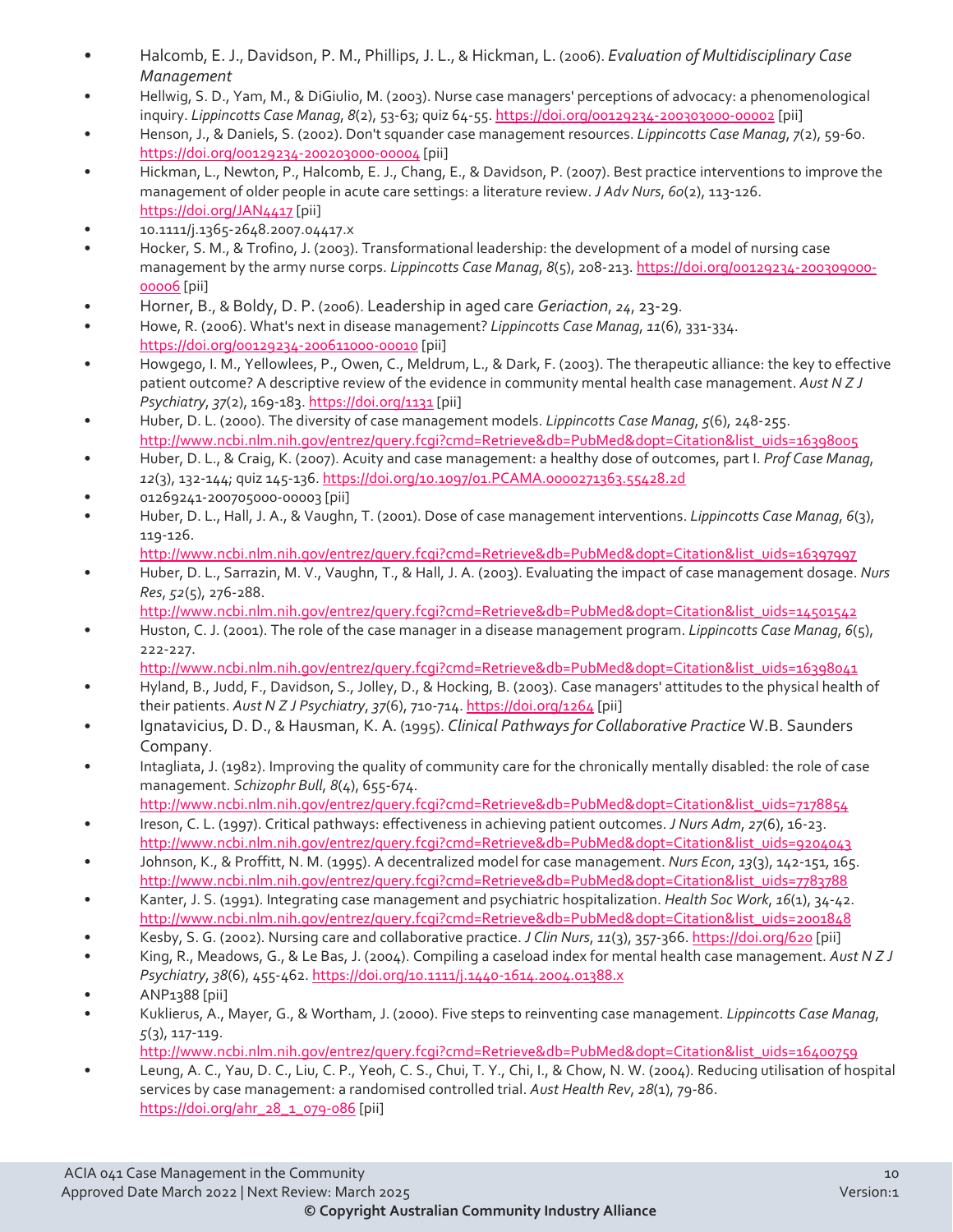- Malone, S. B., Reed, M. R., Norbeck, J., Hindsman, R. L., & Knowles, F. E., 3rd. (2004). Development of a training module on therapeutic boundaries for mental health clinicians and case managers. *Lippincotts Case Manag*, *9*(4), 197- 202.<https://doi.org/00129234-200407000-00007> [pii]
- Marek, K. D., & Rantz, M. J. (2000). Aging in place: a new model for long-term care. *Nurs Adm Q*, *24*(3), 1-11. [http://www.ncbi.nlm.nih.gov/entrez/query.fcgi?cmd=Retrieve&db=PubMed&dopt=Citation&list\\_uids=10986927](http://www.ncbi.nlm.nih.gov/entrez/query.fcgi?cmd=Retrieve&db=PubMed&dopt=Citation&list_uids=10986927)
- McCollom, P. (2004). Back to basics: "the four Rs". *Lippincotts Case Manag*, *9*(4), 203-204. [https://doi.org/00129234-](https://doi.org/00129234-200407000-00008) [200407000-00008](https://doi.org/00129234-200407000-00008) [pii]
- McGettigan, B. A. (2003). Effective reporting of case management outcomes: justifying your department's existence. *Lippincotts Case Manag*, *8*(6), 237-240.

[http://www.ncbi.nlm.nih.gov/entrez/query.fcgi?cmd=Retrieve&db=PubMed&dopt=Citation&list\\_uids=14646780](http://www.ncbi.nlm.nih.gov/entrez/query.fcgi?cmd=Retrieve&db=PubMed&dopt=Citation&list_uids=14646780) 

- McKendry, M. J. (2004). Working with outcomes: what every case manager should know! *Lippincotts Case Manag*, *9*(1), 49-50[. https://doi.org/00129234-200401000-00010](https://doi.org/00129234-200401000-00010) [pii]
- Mitchell, G., Cherry, M., Kennedy, R., Weeden, K., Burridge, L., Clavarino, A., O'Rourke, P., & Del Mar, C. (2005). General practitioner, specialist providers case conferences in palliative care--lessons learned from 56 case conferences. *Aust Fam Physician*, *34*(5), 389-392. [http://www.ncbi.nlm.nih.gov/entrez/query.fcgi?cmd=Retrieve&db=PubMed&dopt=Citation&list\\_uids=15887946](http://www.ncbi.nlm.nih.gov/entrez/query.fcgi?cmd=Retrieve&db=PubMed&dopt=Citation&list_uids=15887946)
- Moneyham, L., & Scott, C. B. (1997). A model emerges for the community-based nurse care management of older adults. *N HC Perspect Community*, *18*(2), 68-71, 73. [http://www.ncbi.nlm.nih.gov/entrez/query.fcgi?cmd=Retrieve&db=PubMed&dopt=Citation&list\\_uids=9205268](http://www.ncbi.nlm.nih.gov/entrez/query.fcgi?cmd=Retrieve&db=PubMed&dopt=Citation&list_uids=9205268)
- Moreo, K. (1998). Case Management in South Africa *The Case Manager 9*(5), 67-69.
- Mullahy, C. M. (1988). *The Case Managers Handbook*. Aspen Publishers
- Mullen, B. A., & Kelley, P. A. (2006). Diabetes nurse case management: an effective tool. *J Am Acad Nurse Pract*, *18*(1), 22-30.<https://doi.org/JAAN95> [pii]
- 10.1111/j.1745-7599.2006.00095.x
- Muller, L. S. (2004). HIPAA: demonstrating compliance. *Lippincotts Case Manag*, *9*(1), 27-31. [https://doi.org/00129234-](https://doi.org/00129234-200401000-00006) [200401000-00006](https://doi.org/00129234-200401000-00006) [pii]
- Nash, D. B. (1998). A clarion call for case managers. *J Gen Intern Med*, *13*(2), 144-145. [http://www.ncbi.nlm.nih.gov/entrez/query.fcgi?cmd=Retrieve&db=PubMed&dopt=Citation&list\\_uids=9502379](http://www.ncbi.nlm.nih.gov/entrez/query.fcgi?cmd=Retrieve&db=PubMed&dopt=Citation&list_uids=9502379)
- Novak, D. A. (1998). Nurse case managers' opinions of their role. *Nurs Case Manag*, *3*(6), 231-237; quiz 238-239. [http://www.ncbi.nlm.nih.gov/entrez/query.fcgi?cmd=Retrieve&db=PubMed&dopt=Citation&list\\_uids=9934114](http://www.ncbi.nlm.nih.gov/entrez/query.fcgi?cmd=Retrieve&db=PubMed&dopt=Citation&list_uids=9934114)
- Park, E. J., & Huber, D. L. (2009). Case management workforce in the United States. *J Nurs Scholarsh*, *41*(2), 175-183. <https://doi.org/JNU1269> [pii]
- 10.1111/j.1547-5069.2009.01269.x
- Peterson, V. M. (1992). *At Personal Risk: Boundary Violations in Professional-Client Relationships*. Norton Company.
- Peterson, V. M. (2004). When quality management meets case management. *Lippincotts Case Manag*, *9*(2), 108-109. <https://doi.org/00129234-200403000-00010> [pii]
- Petrelli, J. M. (2003). International case management in Japan: one case manager's story. *Lippincotts Case Manag*, *8*(3), 133-136.<https://doi.org/00129234-200305000-00007> [pii]
- Phelan, M. (1996). Care management. Care programme approach constitutes good management. *BMJ*, *312*(7045), 1539-1540.

[http://www.ncbi.nlm.nih.gov/entrez/query.fcgi?cmd=Retrieve&db=PubMed&dopt=Citation&list\\_uids=8646161](http://www.ncbi.nlm.nih.gov/entrez/query.fcgi?cmd=Retrieve&db=PubMed&dopt=Citation&list_uids=8646161) 

- Ponte, P. R., Conlin, G., Conway, J. B., Grant, S., Medeiros, C., Nies, J., Shulman, L., Branowicki, P., & Conley, K. (2003). Making patient-centered care come alive: achieving full integration of the patient's perspective. *J Nurs Adm*, *33*(2), 82- 90[. http://www.ncbi.nlm.nih.gov/entrez/query.fcgi?cmd=Retrieve&db=PubMed&dopt=Citation&list\\_uids=12584460](http://www.ncbi.nlm.nih.gov/entrez/query.fcgi?cmd=Retrieve&db=PubMed&dopt=Citation&list_uids=12584460)
- Powell, S. K. (2000). *Advanced Case Management: Outcomes and Beyond* Lippincott Williams and Williams
- Powell, S. K. (2003). Its Amazing What Can Be Accomplished When No One Carers Who Gets The Credit. *Lippincotts Case Manag*, *8*(2), 51-52.
- Qudah, F., Brannon, M., & McDougall, P. (1998). Integrated clinical management: a model for clinical integration. *Top Health Inf Manage*, *19*(2), 1-11.
	- [http://www.ncbi.nlm.nih.gov/entrez/query.fcgi?cmd=Retrieve&db=PubMed&dopt=Citation&list\\_uids=10338708](http://www.ncbi.nlm.nih.gov/entrez/query.fcgi?cmd=Retrieve&db=PubMed&dopt=Citation&list_uids=10338708)
- Ramey, M., & Daniels, S. (2001). Hospital Case Managers: Diamonds in the Rough. *Professional Case Management*, *6*(5), 205-207.

[http://journals.lww.com/professionalcasemanagementjournal/Fulltext/2001/09000/Hospital\\_Case\\_Managers\\_\\_Diamon](http://journals.lww.com/professionalcasemanagementjournal/Fulltext/2001/09000/Hospital_Case_Managers__Diamonds_in_the_Rough.3.aspx) [ds\\_in\\_the\\_Rough.3.aspx](http://journals.lww.com/professionalcasemanagementjournal/Fulltext/2001/09000/Hospital_Case_Managers__Diamonds_in_the_Rough.3.aspx) 

• Rapp, C. A., & Goscha, R. J. (2004). The principles of effective case management of mental health services. *Psychiatr Rehabil J*, *27*(4), 319-333.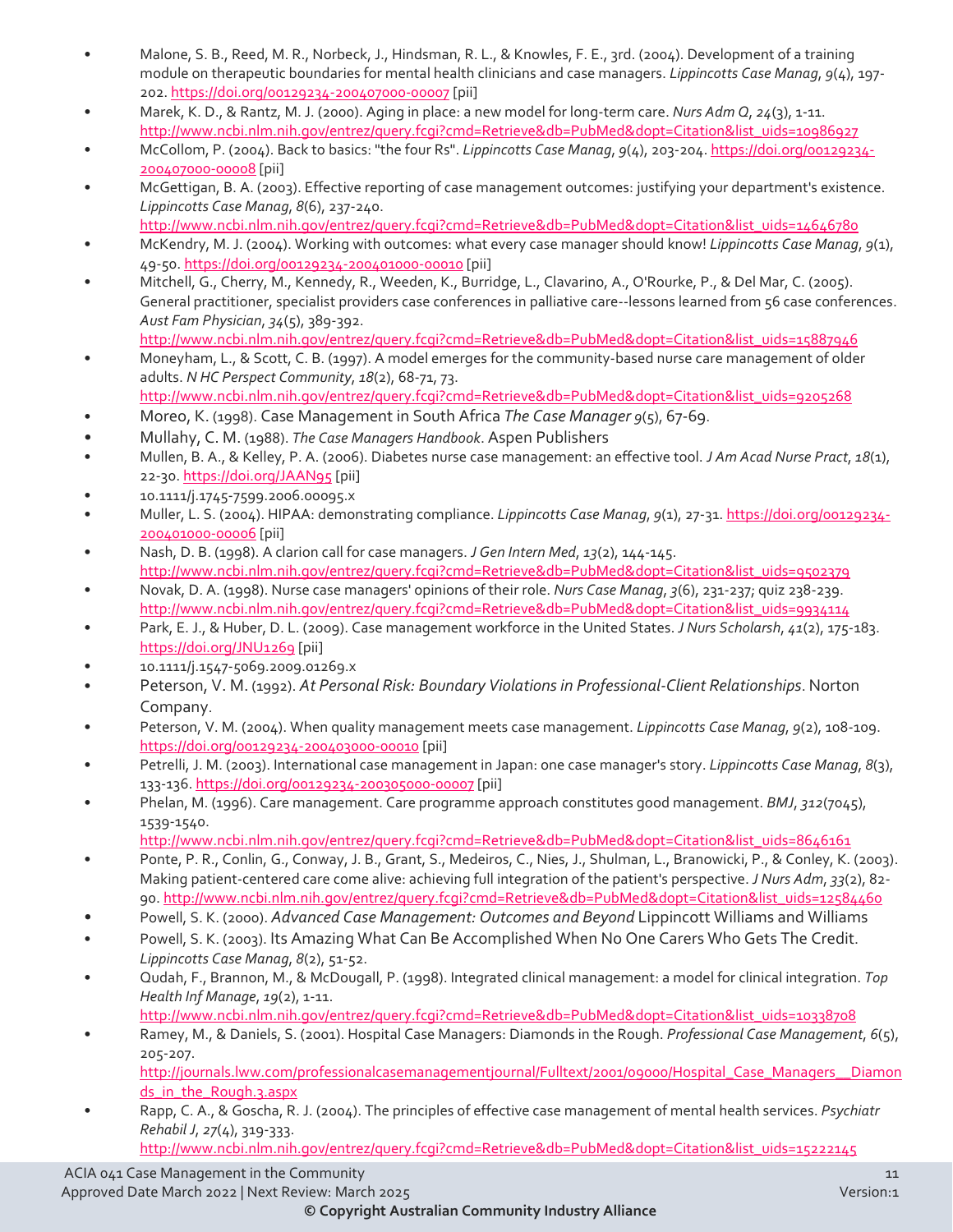- Reeder, L. (1999). Anatomy of a disease management program. *Nurs Manage*, *30*(4), 41-45. [http://www.ncbi.nlm.nih.gov/entrez/query.fcgi?cmd=Retrieve&db=PubMed&dopt=Citation&list\\_uids=10373885](http://www.ncbi.nlm.nih.gov/entrez/query.fcgi?cmd=Retrieve&db=PubMed&dopt=Citation&list_uids=10373885)
- Reimanis, C. L., Cohen, E. L., & Redman, R. (2001). Nurse case manager role attributes: fifteen years of evidence-based literature. *Lippincotts Case Manag*, *6*(6), 230-239; quiz 240-232. [http://www.ncbi.nlm.nih.gov/entrez/query.fcgi?cmd=Retrieve&db=PubMed&dopt=Citation&list\\_uids=16398069](http://www.ncbi.nlm.nih.gov/entrez/query.fcgi?cmd=Retrieve&db=PubMed&dopt=Citation&list_uids=16398069)
- Rieve, J. (1999). Health promotion and case management outcomes. *Case Manager*, *10*(1), 20-21. [http://www.ncbi.nlm.nih.gov/entrez/query.fcgi?cmd=Retrieve&db=PubMed&dopt=Citation&list\\_uids=11000745](http://www.ncbi.nlm.nih.gov/entrez/query.fcgi?cmd=Retrieve&db=PubMed&dopt=Citation&list_uids=11000745)
- Robbins, C. L., & Birmingham, J. (2005). The social worker and nurse roles in case management: applying the Three Rs. *Lippincotts Case Manag*, *10*(3), 120-127[. https://doi.org/00129234-200505000-00002](https://doi.org/00129234-200505000-00002) [pii]
- Roberts, R. M., Dalton, K. L., Evans, J. V., & Wilson, C. L. (2007). A service model of short-term case management for elderly people at risk of hospital admission. *Aust Health Rev*, *31*(2), 173-183[. https://doi.org/ahr\\_31\\_2\\_173](https://doi.org/ahr_31_2_173) [pii]
- Rosen, A., & Teesson, M. (2001). Does case management work? The evidence and the abuse of evidence-based medicine. *Aust N Z J Psychiatry*, *35*(6), 731-746.
- [http://www.ncbi.nlm.nih.gov/entrez/query.fcgi?cmd=Retrieve&db=PubMed&dopt=Citation&list\\_uids=11990883](http://www.ncbi.nlm.nih.gov/entrez/query.fcgi?cmd=Retrieve&db=PubMed&dopt=Citation&list_uids=11990883)  • Rothman, J. (1991). A model of case management: toward empirically based practice. *Soc Work*, *36*(6), 520-528. [http://www.ncbi.nlm.nih.gov/entrez/query.fcgi?cmd=Retrieve&db=PubMed&dopt=Citation&list\\_uids=1754929](http://www.ncbi.nlm.nih.gov/entrez/query.fcgi?cmd=Retrieve&db=PubMed&dopt=Citation&list_uids=1754929)
- Rotter, T., Koch, R., Kugler, J., Gothe, H., Kinsman, L., & James, E. (2008). Clinical Pathways: Effects on professional practice, patient outcomes, length of stay and hospital costs (Protocol) *Cochrane Database of Systematic Reviews*(3)[. https://doi.org/Art.](https://doi.org/Art) No. CD006632. DOI:10.1002/14651858.CD006632
- •
- Salazar, M. K., Graham, K. Y., & Lantz, B. (1999). Evaluating case management services for injured workers. Use of a quality assessment model. *AAOHN J*, *47*(8), 348-354.
- [http://www.ncbi.nlm.nih.gov/entrez/query.fcgi?cmd=Retrieve&db=PubMed&dopt=Citation&list\\_uids=10703287](http://www.ncbi.nlm.nih.gov/entrez/query.fcgi?cmd=Retrieve&db=PubMed&dopt=Citation&list_uids=10703287)  • Schaefer, J., & Davis, C. (2004). Case management and the chronic care model: a multidisciplinary role. *Lippincotts Case Manag*, *9*(2), 96-103[. https://doi.org/00129234-200403000-00007](https://doi.org/00129234-200403000-00007) [pii]
- Schmitt, N. (2005). Role transition from caregiver to case manager, part 1. *Lippincotts Case Manag*, *10*(6), 294-302. <https://doi.org/00129234-200511000-00010> [pii]
- Schraeder, C., Fraser, C. W., Clark, I., Long, B., Shelton, P., Waldschmidt, V., Kucera, C. L., & Lanker, W. K. (2008). Evaluation of a primary care nurse case management intervention for chronically ill community dwelling older people. *Journal of Nursing & Healthcare of Chronic Illnesses*, *17*(11C), 407-417.
- <http://search.ebscohost.com/login.aspx?direct=true&db=rzh&AN=2010324871&site=ehost-live>
- Publisher URL: www.cinahl.com/cqi-bin/refsvc?jid=3479&accno=2010324871
- Schriefer, J. A., & Botter, M. L. (2001). Clinical pathways and guidelines for care management. *Outcomes Manag Nurs Pract*, *5*(3), 95-98.
	- [http://www.ncbi.nlm.nih.gov/entrez/query.fcgi?cmd=Retrieve&db=PubMed&dopt=Citation&list\\_uids=11898677](http://www.ncbi.nlm.nih.gov/entrez/query.fcgi?cmd=Retrieve&db=PubMed&dopt=Citation&list_uids=11898677)
- Schuetze, K. (2006). Professional diversity adds richness to the case management field. *Lippincotts Case Manag*, *11*(5), 238-239[. https://doi.org/00129234-200609000-00003](https://doi.org/00129234-200609000-00003) [pii]
- Sesperez, J., Wilson, S., Jalaludin, B., Seger, M., & Sugrue, M. (2001). Trauma case management and clinical pathways: prospective evaluation of their effect on selected patient outcomes in five key trauma conditions. *J Trauma*, *50*(4), 643- 649[. http://www.ncbi.nlm.nih.gov/entrez/query.fcgi?cmd=Retrieve&db=PubMed&dopt=Citation&list\\_uids=11303158](http://www.ncbi.nlm.nih.gov/entrez/query.fcgi?cmd=Retrieve&db=PubMed&dopt=Citation&list_uids=11303158)
- Shendell-Falik, N. (2002). The art of negotiation. *Lippincotts Case Manag*, *7*(6), 228-230[. https://doi.org/00129234-](https://doi.org/00129234-200211000-00004) [200211000-00004](https://doi.org/00129234-200211000-00004) [pii]
- Sherrod, R. A., & Richardson, S. (2003). Using a Case Management Model to Implement a Faith-Based Initiative: Addressing Breast Cancer in a Rural African American Population. *Professional Case Management*, *8*(6), 241-245. [http://journals.lww.com/professionalcasemanagementjournal/Fulltext/2003/11000/Using\\_a\\_Case\\_Management\\_Model](http://journals.lww.com/professionalcasemanagementjournal/Fulltext/2003/11000/Using_a_Case_Management_Model_to_Implement_a.5.aspx) [\\_to\\_Implement\\_a.5.aspx](http://journals.lww.com/professionalcasemanagementjournal/Fulltext/2003/11000/Using_a_Case_Management_Model_to_Implement_a.5.aspx)
- Simpson, A., Miller, C., & Bowers, L. (2003). Case management models and the care programme approach: how to make the CPA effective and credible. *Journal of Psychiatric & Mental Health Nursing*, *10*(4), 472-483. <http://dx.doi.org/10.1046/j.1365-2850.2003.00640.x>
- Singh, D. (2005). *Transforming Chronic Care: Evidence About Improving Care for People with Long Term Conditions*. U. o. Birmingham.
- Sinnen, M. T., & Schifalacqua, M. M. (1991). Coordinated care in a community hospital. *Nurs Manage*, *22*(3), 38-42. [http://www.ncbi.nlm.nih.gov/entrez/query.fcgi?cmd=Retrieve&db=PubMed&dopt=Citation&list\\_uids=2002944](http://www.ncbi.nlm.nih.gov/entrez/query.fcgi?cmd=Retrieve&db=PubMed&dopt=Citation&list_uids=2002944)
- Spooner, S. H., & Yockey, P. S. (1997). Complementary nursing--an acute care case management model. Part II-- Evaluation. *Nurs Case Manag*, *2*(6), 257-266. [http://www.ncbi.nlm.nih.gov/entrez/query.fcgi?cmd=Retrieve&db=PubMed&dopt=Citation&list\\_uids=9481314](http://www.ncbi.nlm.nih.gov/entrez/query.fcgi?cmd=Retrieve&db=PubMed&dopt=Citation&list_uids=9481314)
- Stanton, M. P., Walizer, E. M., Graham, J. I., & Keppel, L. (2000). Case Management: A Case Study. *Nursing Case Management 5*(1), 37-45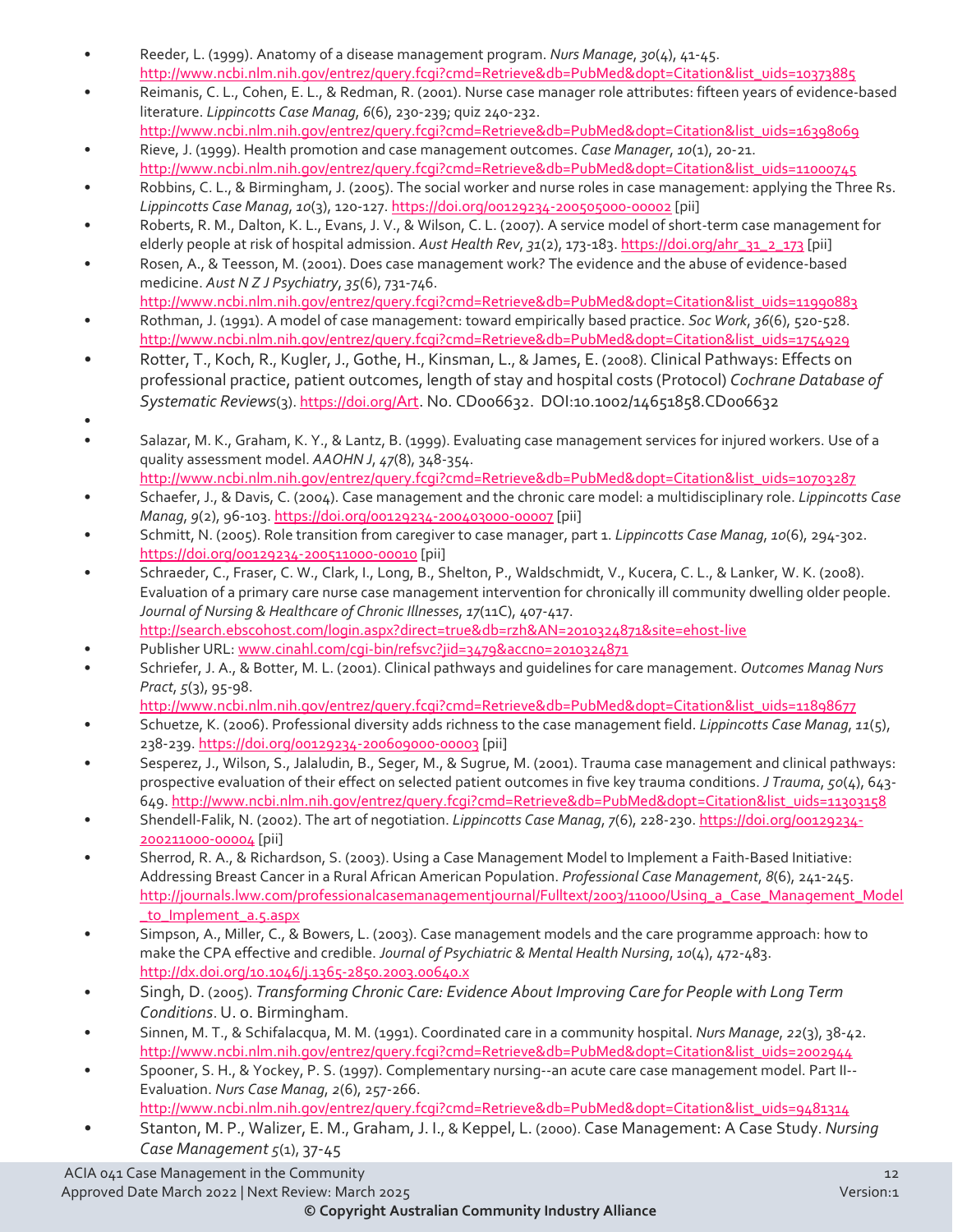- Strassner, L. F. (1996). The ABCs of case management. A review of the basics. *Nurs Case Manag*, *1*(1), 22-30. [http://www.ncbi.nlm.nih.gov/entrez/query.fcgi?cmd=Retrieve&db=PubMed&dopt=Citation&list\\_uids=9157936](http://www.ncbi.nlm.nih.gov/entrez/query.fcgi?cmd=Retrieve&db=PubMed&dopt=Citation&list_uids=9157936)
- Summers, N. (2009). *Fundamentals of Case Management Practice; Skills for the human services* (3rd ed.). Brooks / Cole Cengage Learning.
- Tahan, H. A. (1999). Clarifying case management: what is in a label? *Nurs Case Manag*, *4*(6), 268-278. [http://www.ncbi.nlm.nih.gov/entrez/query.fcgi?cmd=Retrieve&db=PubMed&dopt=Citation&list\\_uids=10855151](http://www.ncbi.nlm.nih.gov/entrez/query.fcgi?cmd=Retrieve&db=PubMed&dopt=Citation&list_uids=10855151)
- Tahan, H. A. (2005). Essentials of advocacy in case management. *Lippincotts Case Manag*, *10*(3), 136-145; quiz 146-137. <https://doi.org/00129234-200505000-00004> [pii]
- Tahan, H. A., Huber, D. L., & Downey, W. T. (2006). Case managers' roles and functions: Commission for Case Manager Certification's 2004 Research, Part I. *Lippincotts Case Manag*, *11*(1), 4-22; quiz 23-24[. https://doi.org/00129234-](https://doi.org/00129234-200601000-00003) [200601000-00003](https://doi.org/00129234-200601000-00003) [pii]
- Taylor, P. (1999). Comprehensive nursing case management. An advanced practice model. *Nurs Case Manag*, *4*(1), 2-10; quiz 11-13.
- [http://www.ncbi.nlm.nih.gov/entrez/query.fcgi?cmd=Retrieve&db=PubMed&dopt=Citation&list\\_uids=10232216](http://www.ncbi.nlm.nih.gov/entrez/query.fcgi?cmd=Retrieve&db=PubMed&dopt=Citation&list_uids=10232216)
- Thomas, P. L. (2008). Case manager role definitions: do they make an organizational impact? *Prof Case Manag*, *13*(2), 61-71; quiz 72-63.<https://doi.org/10.1097/01.PCAMA.0000314175.16908.c5>
- 01269241-200803000-00004 [pii]
- Thornicroft, G. (1991). The Concept of Case Management for Long Term Mental Illness. *International Review of Psychiatry*, *3*, 125-132.
- Tucker, S., Hughes, J., Sutcliffe, C., & Challis, D. (2008). Care management for older people with mental health problems: from evidence to practice. *Aust Health Rev*, *32*(2), 210-222. [https://doi.org/ahr\\_32\\_2\\_210](https://doi.org/ahr_32_2_210) [pii]
- Tullett, M., & Neno, R. (2008). Approaches to long-term conditions management and care for older people: similarities or differences? *J Nurs Manag*, *16*(2), 167-172[. https://doi.org/JNM841](https://doi.org/JNM841) [pii]
- 10.1111/j.1365-2834.2007.00841.x
- Tyrer, P. (2000). Are small case-loads beautiful in severe mental illness? *Br J Psychiatry*, *177*, 386-387. [http://www.ncbi.nlm.nih.gov/entrez/query.fcgi?cmd=Retrieve&db=PubMed&dopt=Citation&list\\_uids=11059987](http://www.ncbi.nlm.nih.gov/entrez/query.fcgi?cmd=Retrieve&db=PubMed&dopt=Citation&list_uids=11059987)
- Vann, J. C. (2006). Measuring community-based case management performance: strategies for evaluation. *Lippincotts Case Manag*, *11*(3), 147-157; quiz 158-149[. https://doi.org/00129234-200605000-00006](https://doi.org/00129234-200605000-00006) [pii]
- Vasquez, M. S. (2009). Preventing Rehospitalization through effective home health nursing care. *Prof Case Manag*, *14*(1), 32-38[. https://doi.org/10.1097/01.PCAMA.0000343145.81635.e3](https://doi.org/10.1097/01.PCAMA.0000343145.81635.e3)
- 01269241-200901000-00007 [pii]
- Waite, A., Carson, J., Cullen, D., Oliver, N., Holloway, F., & Missenden, K. (1997). Case management: a week in the life of a clinical case management team. *J Psychiatr Ment Health Nurs*, *4*(4), 287-294. [http://www.ncbi.nlm.nih.gov/entrez/query.fcgi?cmd=Retrieve&db=PubMed&dopt=Citation&list\\_uids=9362831](http://www.ncbi.nlm.nih.gov/entrez/query.fcgi?cmd=Retrieve&db=PubMed&dopt=Citation&list_uids=9362831)
- Weiss, M. E. (1998). Case management as a tool for clinical integration. *Adv Pract Nurs Q*, *4*(1), 9-15. [http://www.ncbi.nlm.nih.gov/entrez/query.fcgi?cmd=Retrieve&db=PubMed&dopt=Citation&list\\_uids=9874932](http://www.ncbi.nlm.nih.gov/entrez/query.fcgi?cmd=Retrieve&db=PubMed&dopt=Citation&list_uids=9874932)
- White, A. B. (2004). Case management and the national quality agenda: partnering to improve the quality of care. *Lippincotts Case Manag*, *9*(3), 132-140[. https://doi.org/00129234-200405000-00005](https://doi.org/00129234-200405000-00005) [pii]
- White, P., & Hall, M. E. (2006). Mapping the literature of case management nursing. *J Med Libr Assoc*, *94*(2 Suppl), E99- 106[. http://www.ncbi.nlm.nih.gov/entrez/query.fcgi?cmd=Retrieve&db=PubMed&dopt=Citation&list\\_uids=16710470](http://www.ncbi.nlm.nih.gov/entrez/query.fcgi?cmd=Retrieve&db=PubMed&dopt=Citation&list_uids=16710470)
- Whywialowski, E. F. (2004). *Managing Client Care* (3rd ed.). Mosby.
- Wolf, D. M., Lehman, L., Quinlin, R., Zullo, T., & Hoffman, L. (2008). Effect of patient-centered care on patient satisfaction and quality of care. *J Nurs Care Qual*, *23*(4), 316-321.<https://doi.org/10.1097/01.NCQ.0000336672.02725.a5>
- 00001786-200810000-00006 [pii]
- Yaksic, J. R., DeWoody, S., & Campbell, S. (1996). Case management of chronic ventilator patients. Reduce average length of stay and cost by half. *Nurs Case Manag*, *1*(1), 2-10.
- [http://www.ncbi.nlm.nih.gov/entrez/query.fcgi?cmd=Retrieve&db=PubMed&dopt=Citation&list\\_uids=9157933](http://www.ncbi.nlm.nih.gov/entrez/query.fcgi?cmd=Retrieve&db=PubMed&dopt=Citation&list_uids=9157933)  • Yau, D. C., Leung, A. C., Yeoh, C. S., & Chow, N. W. (2005). Global case management: Hong Kong. Care for the hospitaldischarged frail elders by nurse case managers: a process evaluation of a longitudinal case management service project.
- *Lippincotts Case Manag*, *10*(4), 203-212[. https://doi.org/00129234-200507000-00006](https://doi.org/00129234-200507000-00006) [pii] • Young, S. W., & Sowell, R. L. (1997). A case management curricular model. The challenge for nursing education. *Nurse Educ*, *22*(5), 13-18.
	- [http://www.ncbi.nlm.nih.gov/entrez/query.fcgi?cmd=Retrieve&db=PubMed&dopt=Citation&list\\_uids=9348881](http://www.ncbi.nlm.nih.gov/entrez/query.fcgi?cmd=Retrieve&db=PubMed&dopt=Citation&list_uids=9348881)
- Zhan, C., & Miller, M. R. (2003). Excess length of stay, charges, and mortality attributable to medical injuries during hospitalization. *JAMA*, *290*(14), 1868-1874[. https://doi.org/10.1001/jama.290.14.1868](https://doi.org/10.1001/jama.290.14.1868)
- 290/14/1868 [pii]
- Zink, M. R. (2001). Case management is critical in PPS. *Home Healthc Nurse*, *19*(5), 283-288; quiz 289. [http://www.ncbi.nlm.nih.gov/entrez/query.fcgi?cmd=Retrieve&db=PubMed&dopt=Citation&list\\_uids=11985038](http://www.ncbi.nlm.nih.gov/entrez/query.fcgi?cmd=Retrieve&db=PubMed&dopt=Citation&list_uids=11985038)